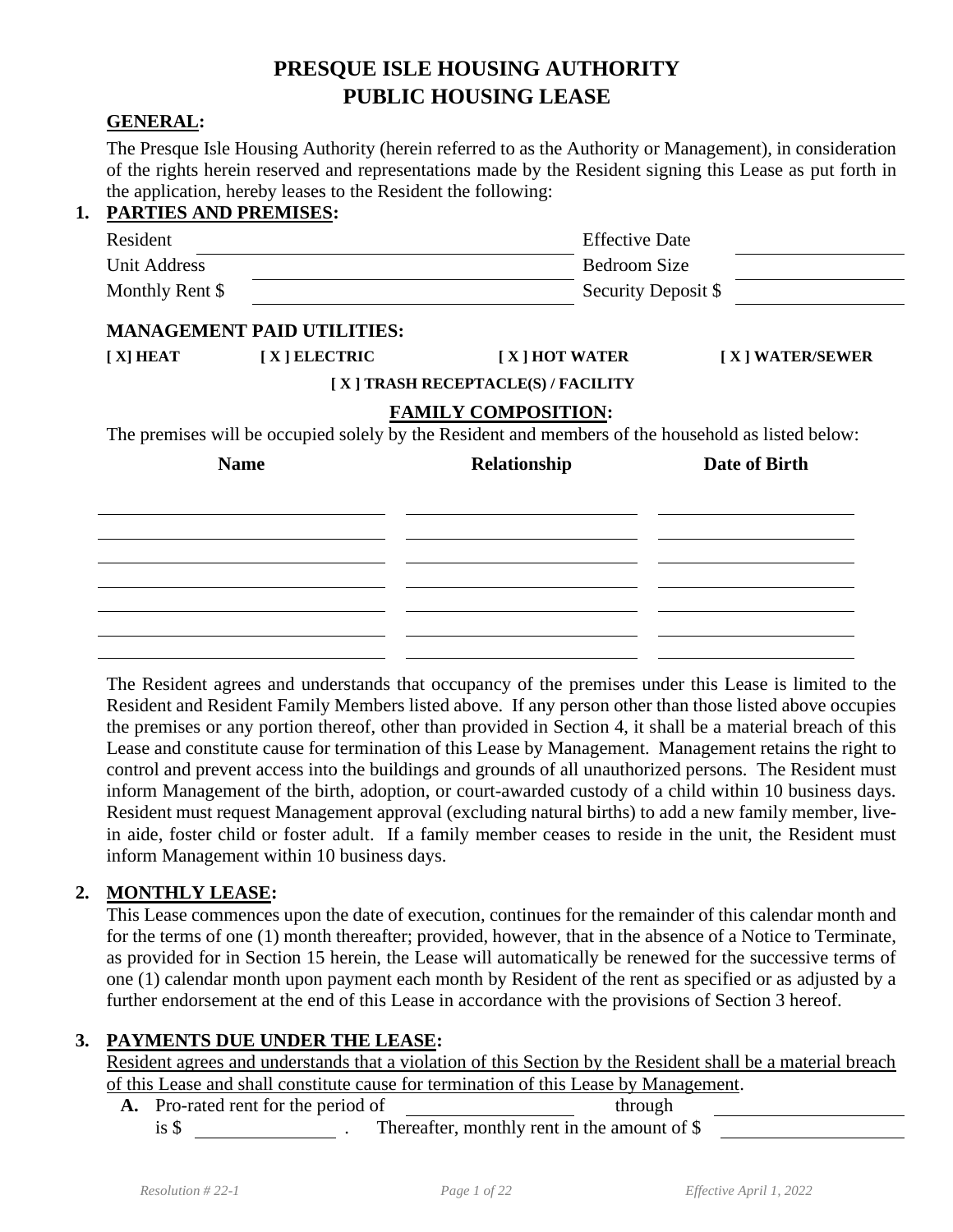will be due on or before the first day of each month and shall remain in effect until adjusted in accordance with the provisions of this Lease. If the first falls on a weekend or holiday, the rent is due and payable on the first business day thereafter. If a family's rent changes, the Authority will notify the family of the new amount and the effective date by sending a "Notice of Rent Change" which will become an attachment to the Lease.

**B.** Resident agrees that rent not paid by the close of business on the day it is due shall be considered delinquent. Said close of business shall be in accordance with the Authority's business hours, and rent must be paid at the Office located at 58 Birch Street, Presque Isle, ME 04769. Payments received must be made by personal check, financial institution bill pay service, cashier's check or money order. Cash payments more than \$50.00 will not be accepted. Payments may be made in person, mailed or placed in the drop box outside the office. DO NOT PLACE CASH IN THE DROP BOX. If an accommodation is needed on where to pay rent, other arrangements can be made. Upon said rent being delinquent, Management shall have the right to terminate the Lease in accordance with the provisions of Section 16 of this Lease. If Resident fails to make the rent payment by the seventh day of the month, an Eviction Notice (14-Day) will be issued to the Resident on the 8th of the month (or following business day).

When a check is returned for insufficient funds or is written on a closed account, the rent will be considered unpaid and a return check fee will be charged to the family in accordance with the Schedule of Charges included with this Lease and posted at the Office. Future checks will not be accepted from the Resident after the first offense.

## **C. LATE CHARGES:**

If rent due under the Lease has not been paid in full by the  $15<sup>th</sup>$  day of the month, Resident will be assessed a late charge in the amount allowable by Statute, currently an amount equal to 4% of the Resident's monthly rental payment. Repeated late payment of rent is cause for eviction. Late charges are due and payable fourteen (14) calendar days after the billing.

### **D. UTILITIES:**

Management agrees to furnish the utilities as provided for in Section 1, but shall not be liable for the failure to provide service under circumstances beyond its control. No charge will be imposed for providing the utilities furnished by the Authority. There is a published schedule of Excess Utilities for Resident-owned appliances that are paid by the Resident. Amounts charged for excess utilities shall be posted and based on the average cost for the use of a major Resident-owned appliance. The Schedule of Excess Utility Charges is posted at the Authority's Office. Excess Utility revisions based on rate changes shall be effective retroactively to the first day of the month following the month in which the last rate change took place. Revisions based on changes in cost shall become effective during the current month if consumption is noted prior to the  $15<sup>th</sup>$  of the month or on the 1<sup>st</sup> of the following month otherwise. Excess Utility Charges for Resident-owned appliances are due and payable on or before the first of each month with the rent. Upon said Excess Utility Charge(s) being delinquent, Management shall have the right to terminate the Lease in accordance with the provisions of Section 16 of this Lease. If Resident fails to make the Excess Utility payment by the seventh day of the month, an Eviction Notice (14-Day) will be issued to the Resident on the 8th of the month (or following business day). Management may grant requests for relief from Excess Utility Charges for elderly, ill or disabled Residents through the Reasonable Accommodation process.

### **E. SECURITY DEPOSIT:**

Resident agrees to pay a Security Deposit in the amount of one (1) month's rent or One Hundred Dollars (\$100.00)**,** whichever is greater. The Authority will consider payments for Security Deposit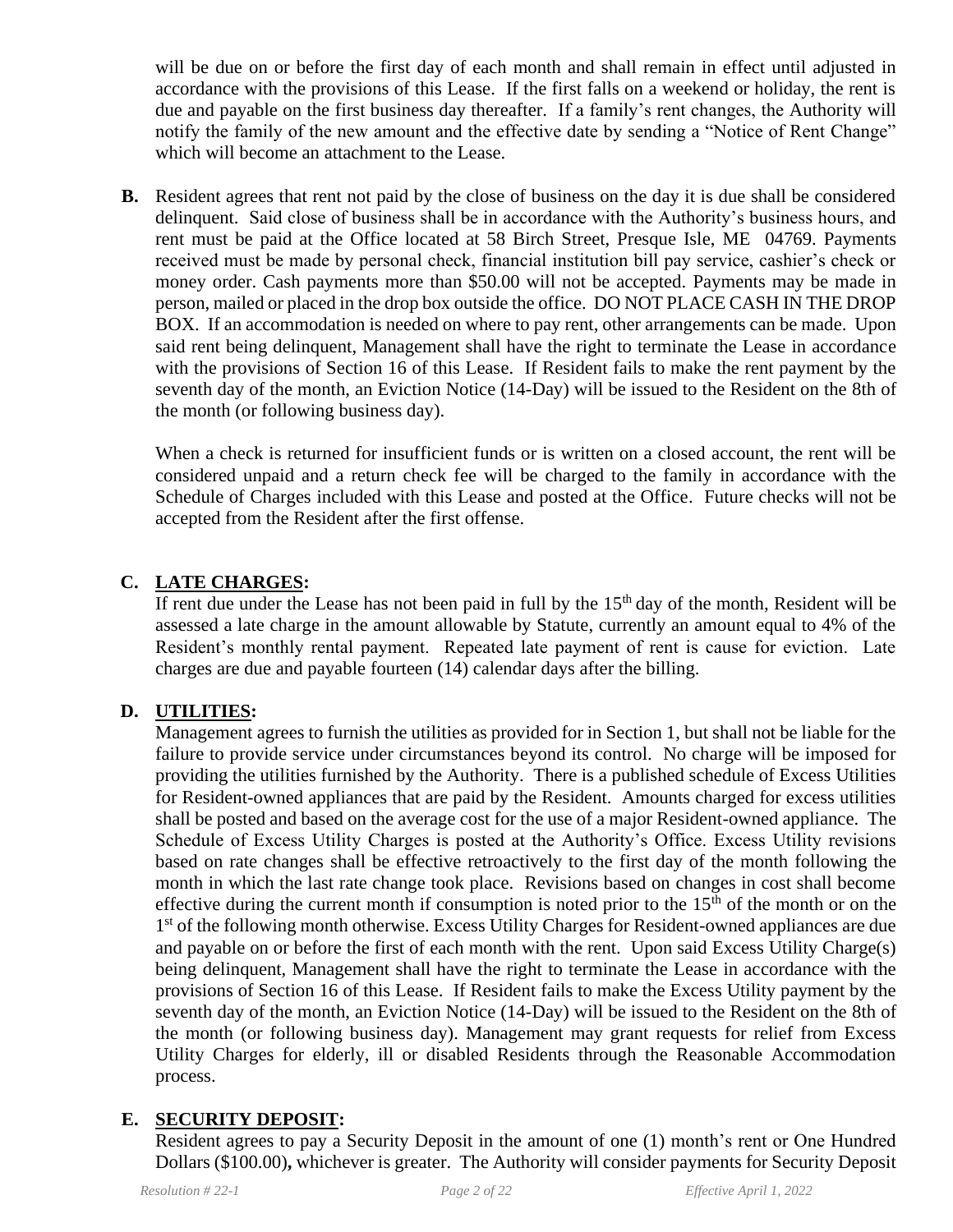for economic hardships as long as the minimum Security Deposit amount of \$100.00 is paid at move in. Management shall place the Security Deposit in a separate account established for the sole purpose of holding security deposits. Upon termination of this Lease, Management may use the Security Deposit as reimbursement for any unpaid rent and for actual expenses incurred in repairing damages to the premises (except for reasonable wear and tear) caused during the Resident's occupancy, and for any other actual loss or damage sustained as a result of the Resident's breach of terms or conditions of this Lease.

Management will provide the Resident with a written list of any charges against the Security Deposit within thirty (30) days of the move out inspection. If the Resident disagrees with the amounts charged, Management will discuss the charges with the former Resident.

The Security Deposit, less any deductions for unpaid rent, repair of damages that exceed normal wear and tear as listed on the Move Out Inspection Report and other charges due under the Lease, shall be returned to the Resident within thirty (30) days after the Resident vacates the unit (per State Law) or Management shall provide the Resident with a written statement of all deductions mailed to Resident's last known address within thirty (30) days.

When the Resident transfers from one unit to another, the Authority will transfer the Security Deposit to the new unit. The Resident will be billed for any maintenance or other charges due for the "old" unit.

### **F. KEY DEPOSIT:**

Resident agrees to pay a Key Deposit for each apartment key and for each mailbox key they receive. Please see the attached Schedule of Charges for the amount of the Key Deposit. Resident agrees to return all keys assigned to them upon termination of this Lease.

Management will use the Key Deposit at the termination of this Lease to pay for each key needing to be replaced when the key(s) is / are not returned by the Resident to Management. If all key(s) is / are not returned, a lock core change fee will be assessed in accordance with the Schedule of Charges. Management will refund the Key Deposit(s) for every key(s) that is / are returned by the Resident to Management.

The return of the Key Deposit shall occur within thirty (30) calendar days after the Resident moves out. Management agrees to return the Key Deposit to the Resident when he / she vacates, less any deductions for any key not returned. If any deductions are made, Management will furnish Resident with an explanation in the final bill / refund form.

### **G. DAMAGES:**

Resident acknowledges that Resident is responsible for the Resident's unit under this Lease. Resident agrees to pay reasonable charges (other than for wear or tear) for the repair of damages to the dwelling unit, to the development (including damages to development buildings, facilities, or common areas) caused by the Resident, a member of the household, or a guest. Resident shall have until the close of the next business day to report acts of vandalism and / or damage occurring after office hours, weekends or legal holidays. All acts of vandalism to Resident's unit shall be reported to the Presque Isle Police Department by the Resident and Resident acknowledges that failure to comply with these regulations shall result in Resident being charged for said damages. Nothing in this Section shall relieve Resident of the obligation to pay for all damages or acts of vandalism committed by Resident, Resident family members or guests. A Schedule of Charges of standard material and labor shall be posted at the management office. Maintenance and damage charges are due and payable fourteen (14) calendar days after the billing.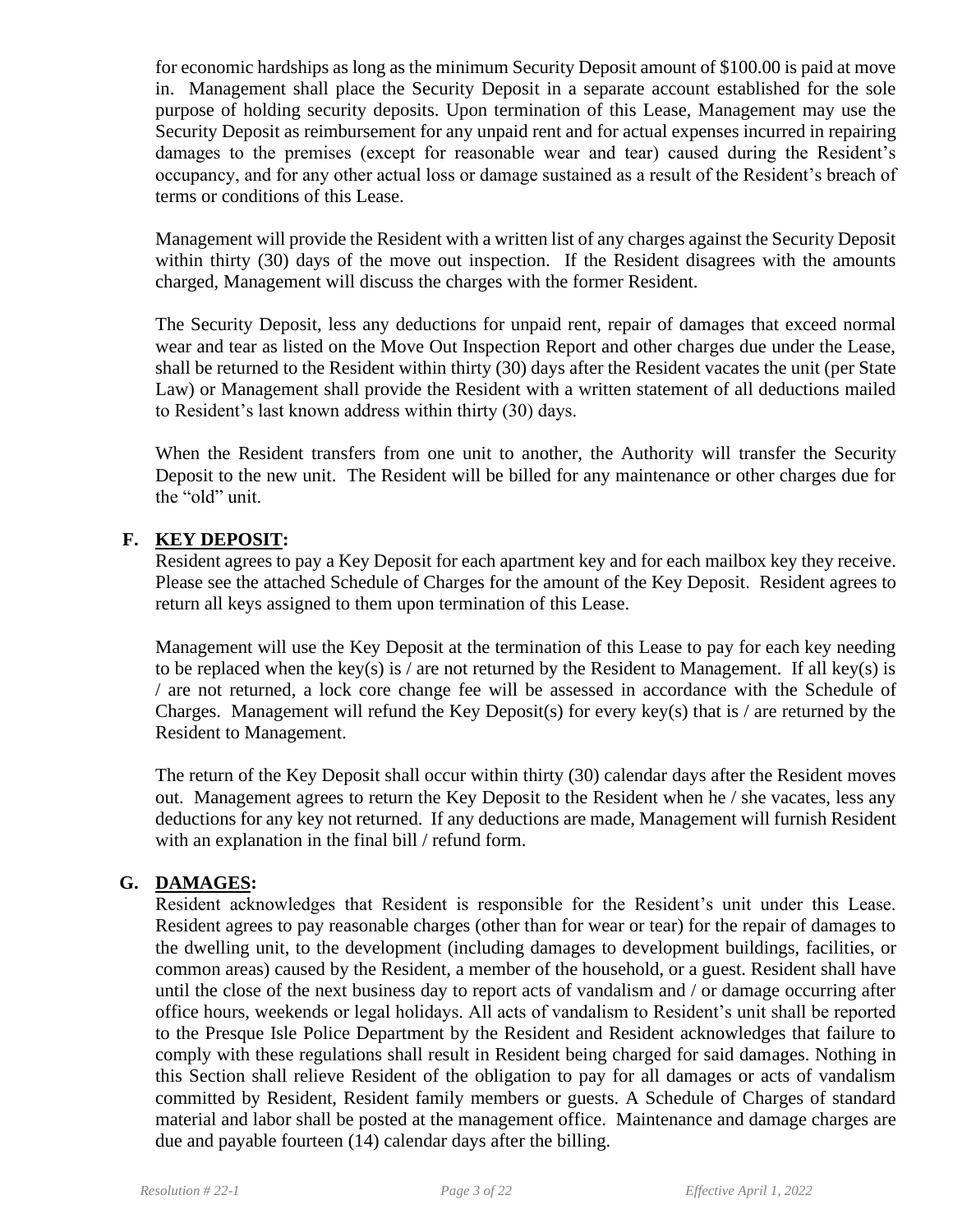### **H. EVICTION FEES:**

In the event legal proceedings are required to recover possession of the premises, the Resident will be charged with all court costs including but not limited to: Sheriff's Service Fee(s), Court Filing Fee and Writ of Possession Fee.

#### **4. RECERTIFICATION OF RENT, DWELLING SIZE AND ELIGIBILITY:**

**A.** The Resident acknowledges and agrees that the leased premises are a part of the development operated by the Authority to provide housing for low-income families; that to fulfill its purpose, the Authority, with the approval of the U.S. Department of Housing and Urban Development (HUD), has adopted eligibility requirements and a rent formula based on family composition, income, and assets; that the Authority shall have a right to determine the monthly rent, dwelling unit size, and eligibility of the Resident when necessitated by changes in the Resident's family composition, income, or assets; that the Authority may require the Resident to transfer to another dwelling unit if the leased premises become inappropriate to the Resident's needs; and that the Authority shall have the right to request and receive information and certifications from the Resident regarding income, assets, expenses and family composition.

The Resident understands that the Authority assigns dwelling units according to the Occupancy Standards published in its Admissions and Continued Occupancy Policy (ACOP). The Standards consider the type (such as dwelling units designed for the elderly or handicapped) and size of the dwelling unit required by the number of household members.

- **B.** Resident further agrees to furnish to the Authority, upon request, information and certifications regarding income, assets, expenses and family composition as may be necessary for the Authority to make determinations with respect to rent, eligibility and the appropriateness of apartment size.
- **C.** The failure of the Resident to furnish true and accurate information on any application, certification, recertification or request for interim recertification will result in immediate termination of this Lease. Further, Title 18, Section 1001 of the United States Code states that a person is guilty of a felony for knowingly and willingly making a false or fraudulent statement to any Department or agency of the United States or the U.S. Department of Housing and Urban Development (HUD).
- **D.** In the event that either an annual or interim recertification shall lead to a determination that an adjustment is necessary in the Resident's monthly rent, the Authority shall mail an "Annual Rent Change, Flat Rent Change or Interim Rent Change" to the Resident in accordance with Section 15 of this Lease.
- **E**. The monthly rent set forth in Section 3 of this Lease, or adjusted rent pursuant to this Section 4, shall remain in effect for the period between an annual and / or interim recertification, except if the Resident misrepresents or fails to report to the Authority any material fact affecting the determination of the Resident's rent, so that rent Resident is paying is less than Resident should have been charged, Resident agrees to enter into a repayment agreement in accordance with Section 5 of this Lease.
- **F.** If the Authority determines on the basis of the Resident's family composition that the leased premises are no longer appropriate to the Resident's needs, and if the Authority has available a dwelling unit of appropriate size, then the Authority may require the Resident to move to the available unit in accordance with the Transfer Policy. The Authority shall notify the Resident. Residents will receive one offer of a transfer.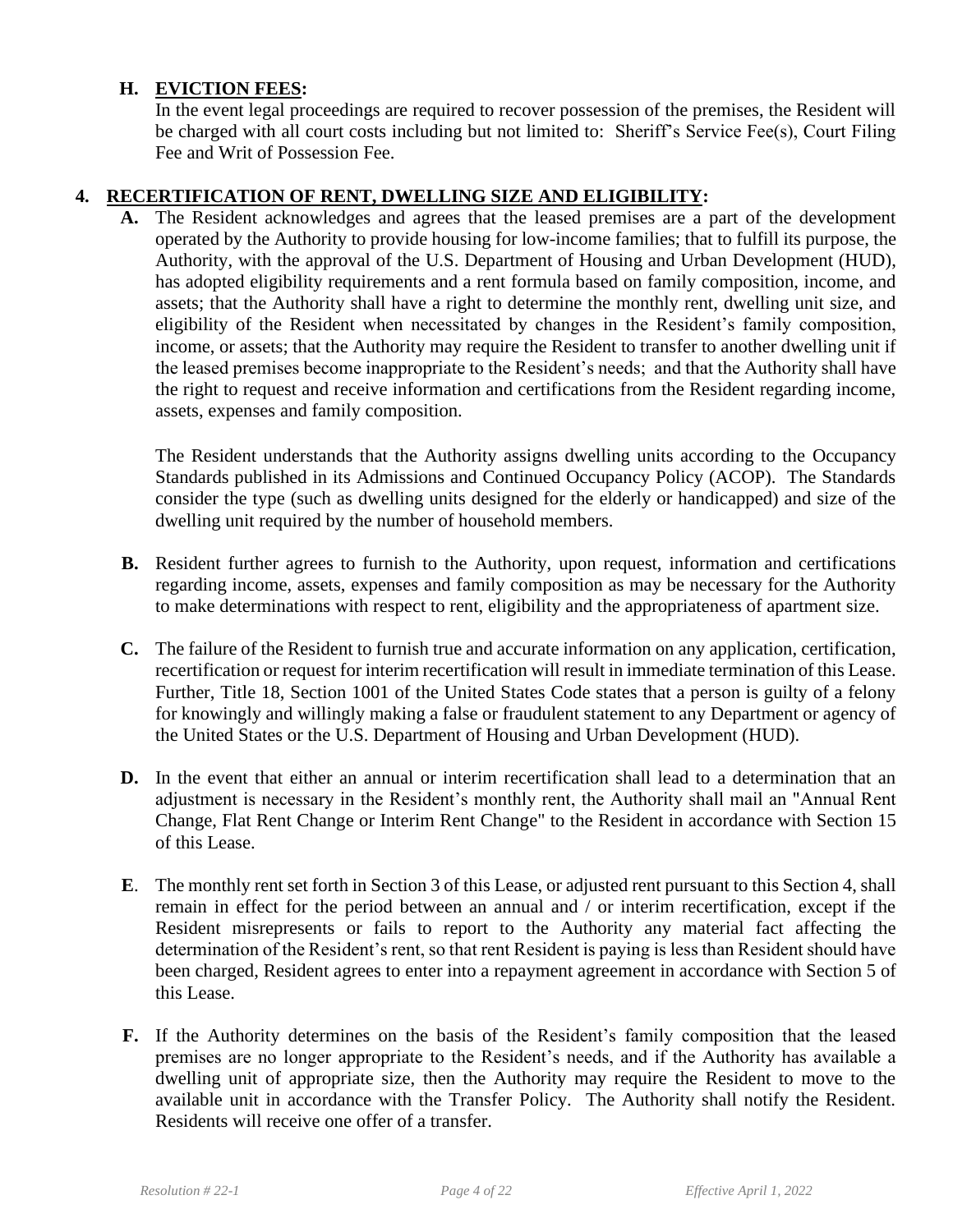When the transfer is required by the Authority, the refusal of that offer without good cause will result in Lease termination. If accepted, the Resident shall move to the new unit within 7 calendar days unless an unusual hardship exists. If the Resident fails to move to the designated dwelling unit within the notice period specified by the Authority, the resident will be charged a pro-rated rent amount or the Authority may terminate this Lease in accordance with Section 16 herein.

When the transfer has been requested by the Resident, the refusal of that offer without good cause will result in the removal of that family from the transfer list. In such cases, the family must wait six (6) months to reapply for another transfer.

**G**. When the Authority re-determines the amount of rent payable by the Resident, not including determination of the Authority's Excess Utility Statement for families in the Public Housing Program, or determines that the Resident must transfer to another unit based on family composition, the Authority shall notify the Resident and the Resident may ask for an explanation stating the specific grounds of the Authority determination, and if the Resident does not agree with the determination, the Resident shall have the right to request a hearing in accordance with the Grievances and Appeals Procedure in the Authority's Admissions and Continued Occupancy Policy (ACOP).

### **H. ANNUAL RECERTIFICATION:**

The Resident agrees that an annual recertification of their eligibility for Public Housing will be completed at least once per year based on the anniversary of their move-in date. All adult household members must attend the annual recertification appointment. Upon request by the Authority, 120 days in advance of the anniversary of their move-in date, the Resident will furnish true and accurate information to the Authority as to the Resident's total income, assets, expenses and family composition, which shall be used by the Authority in determining whether the monthly rent shall be adjusted, whether the leased premises are still appropriate for the Resident's needs and whether the Resident still meets eligibility requirements. The Resident's total family income shall be determined by the Authority on the basis of the anticipated annual income for the succeeding twelve (12) months from the date of such recertification with current income the primary basis for estimating the total annual income. The Resident agrees to give the Authority proper authorization to verify all sources of income. In cases where annual income cannot be projected for a twelve-month period or the Resident is reporting no income and Resident has chosen the income based rent option, the Authority may schedule special rent reviews every thirty (30) calendar days.

Any re-determination of the monthly rent, dwelling size or eligibility shall be made in accordance with the approved statement of policies governing Admission and Continued Occupancy Policy (ACOP) in the office of the Authority.

At the annual review, the Authority shall advise the Resident of any annual income that will be excluded and if any adult household member qualifies for earned income disallowance.

At the annual review, the Resident may elect to change his or her rent choice option of income-based rent or flat rent. The flat rent option may only become effective at the time of admission and at the anniversary of the household's annual recertification. In addition, the Resident may request a change in the rent choice option before the date of the review if the family experiences a decrease in income; their circumstances have changed increasing their expenses for child care, medical, etc,; or other circumstances create a hardship on the family such that the formula method would be more financially feasible for the family. Income reviews will be held every third year for Residents choosing the flat rent option. Residents who have chosen this option will be notified of the date of their recertification. However, flat rent payers will need to still be reviewed annually by the Authority for non-rent issues.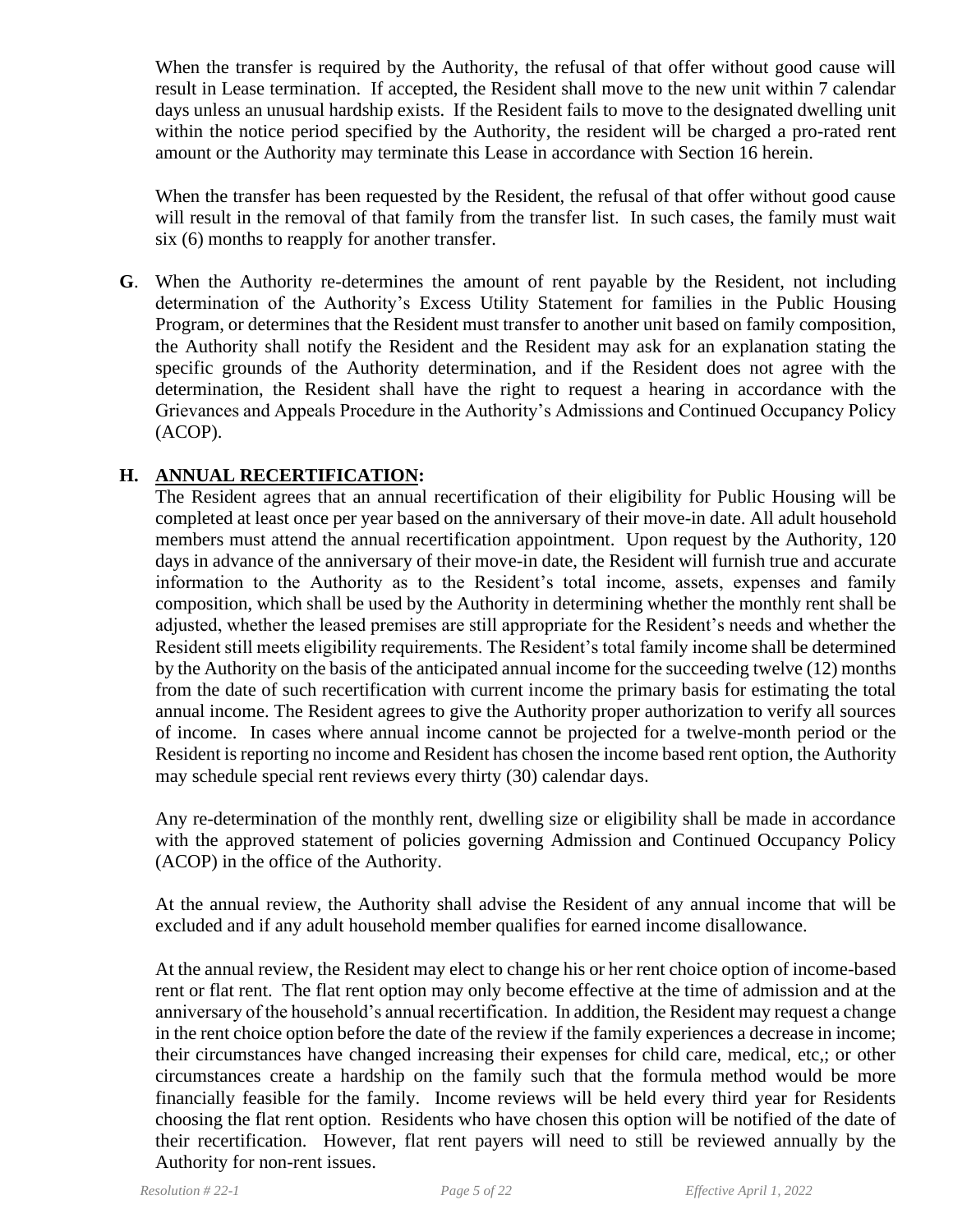Families may change rent calculation methods at any annual recertification. Families who have chosen the flat rent option may request a recertification and change to income-based rent at any time if the family's income has decreased, their ongoing expenses for child care or medical care has changed or any other circumstances that create a hardship for the family that would be alleviated by the change.

The Resident shall bring all required documentation to the scheduled annual recertification appointment. Failure to provide the paperwork by the specified date will result in the termination of your lease thirty (30) days from the due date. Residents needing assistance in completing forms may call the office and a staff person will assist in completing these forms for their annual recertification.

In the event that the annual recertification results in a rent decrease, such rent adjustment shall become effective on the first day of the month in which the anniversary of the Resident's move-in date occurred. In the event that the annual recertification results in a rent increase, such rent adjustment shall become effective on the first day of the month in which the anniversary of the Resident's move-in date occurred, following the forty-five (45) day notice period mandated by Maine Law.

Once the rental rate is established, it shall remain in effect until the effective date of the next annual recertification, unless another interim reexamination and change is warranted or the Resident elects to change to or from flat rent calculation method.

### **I. INTERIM RENT RECERTIFICATION:**

Resident acknowledges that in between regularly scheduled annual recertifications, changes may occur in income, assets, expenses, employment status or family composition which would warrant an interim rent recertification. Resident agrees to notify the Authority in writing on an Interim (ANY) Change Form (provided in your move in packet or at the office) with any applicable supporting documentation upon any change which would result in an increase or a decrease of rent, or any change in family composition, within ten (10) calendar days of its occurrence. Resident understands that changes to be reported to the Authority between annual recertifications within the ten (10) calendar day period shall include, but not be limited to:

- **(1)** Birth, adoption or court awarded custody of a child;
- **(2)** A household member is leaving or has left the family unit;
- **(3)** Unemployment for any reason (strike, layoff, discharge, illness, disability, etc.);
- **(4)** Retirement, re-employment or change in employment;
- **(5)** Discontinuance of public assistance, such as unemployment compensation or TANF;
- **(6)** A change in annual income;
- **(7)** Childcare expenses for children under the age of thirteen (13) that are necessary to enable a member of the household to be employed or to go to school;
- **(8)** Handicapped assistance expenses, which enable a family member to work;
- **(9)** Medical expenses of elderly, disabled or handicapped heads of household, spouse or co-head that are not covered by insurance; or
- **(10)** Other circumstances that affect the family's adjusted income.

The Authority shall verify the information provided by the Resident to determine if a decrease change in the rent is warranted.

The Authority will conduct an Interim Recertification when the family's income increases by greater than \$200.00 per month, when a family which previously reported no income obtains a source of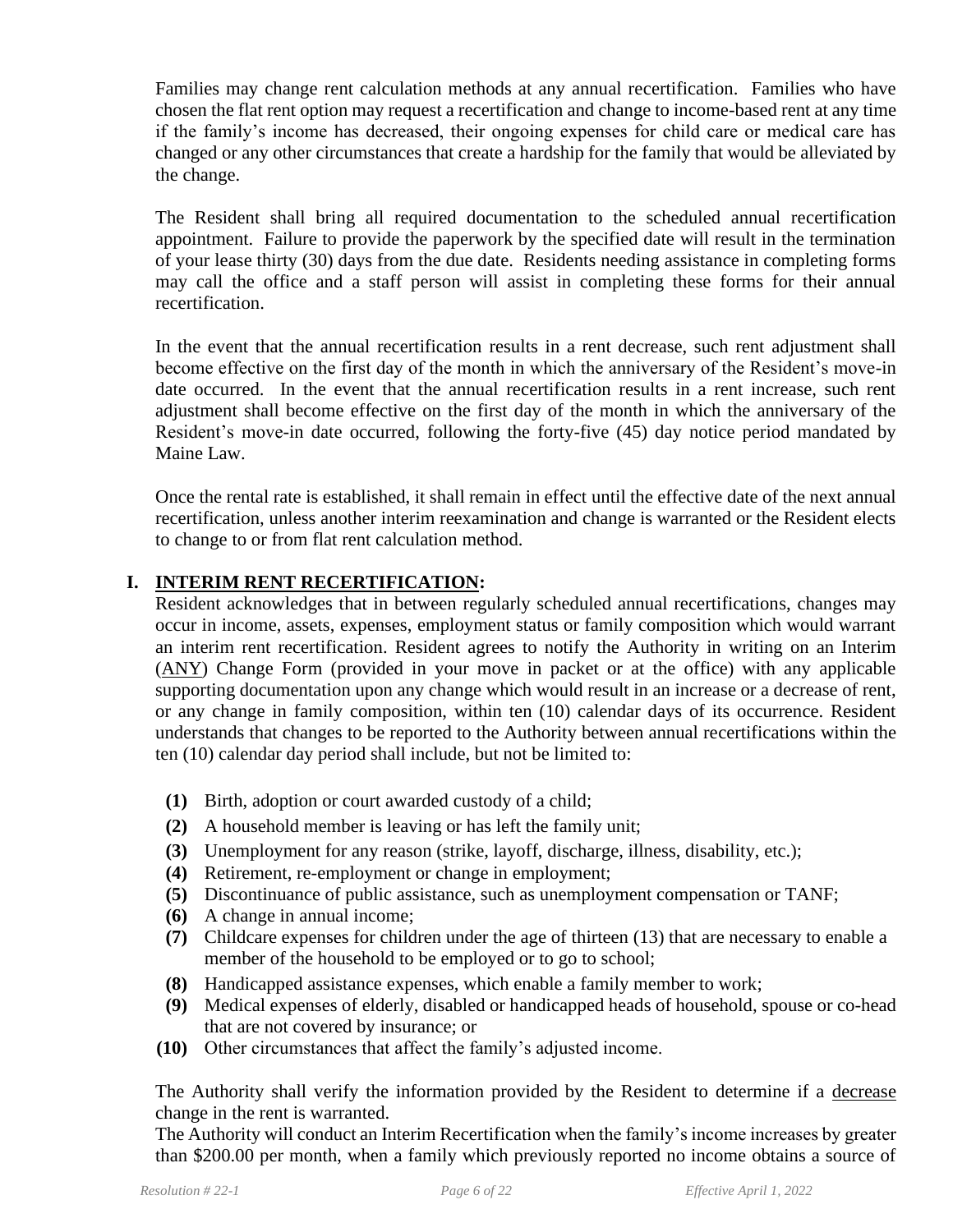income, and when the family's source of income changes from unearned to earned. In all other cases, the Authority will note the information in the Resident file, but will not conduct an Interim Recertification.

In the event that an interim recertification results in a **rent increase** and the family reported the increase within the required time frame, such increase will be effective on the first of the month following a forty-five (45) day notice to Resident mandated by Maine Law.

In the case of a rent increase due to misrepresentation, such as a family failing to report a change within the required time frame or failing to provide all required information within the required time frame, the increase will be applied retroactively to the first of the month following the month in which the misrepresentation occurred. The family will be responsible for any underpaid rent and may be offered a repayment agreement in accordance with the policies as stated in Section 5 Repayment Policy. Retroactive and immediate rental increases will not result in the household receiving a forty-five (45) day notice due to non-compliance.

In the event that an interim recertification results in a **rent decrease**, such decrease will be effective on the first day of the month following the month in which the change was reported provided that the Resident has reported such change in a timely manner. In cases where the change cannot be verified until after the date the change would have become effective, the change will be made retroactively.

### **J. ADDITIONAL RECERTIFICATION INFORMATION:**

Notwithstanding the provisions listed above, a Resident's rent shall not be reduced if the decrease in the family's annual income is caused by a reduction in the welfare or public assistance benefits received by the family that is a result of the Resident's failure to comply with the conditions of the assistance program requiring participation in an economic self-sufficiency program or other work activities. In addition, if the decrease in the family's annual income is caused by a reduction in welfare or public assistance benefits received by the family that is the result of an act of fraud, such decrease in income shall not result in a rent reduction. In such cases, the amount of income to be attributed to the family shall include what the family would have received had they complied with the welfare requirements or had not committed an act of fraud.

For purposes of rent adjustments, the reduction of welfare or public assistance benefits to a family that occurs as a result of the expiration of a time limit for the receipt of assistance will not be considered a failure to comply with program requirements. Accordingly, a Resident's rent will be reduced as a result of such a decrease.

The Landlord shall give the Resident written notice of any change in the Resident's rent. The notice shall be signed by the Landlord, state the new amount the Resident is required to pay and the effective date of the new rental amount.

If a family is paying the minimum rent and its circumstances change creating an inability to pay the rent, the family may request an exemption of the minimum rent because of a recognized hardship.

Residents paying rent based on income may meet with the Authority to discuss any change in rent resulting from the annual or interim recertification; and, if the Resident does not agree with the determination of Resident rent, the Resident may request a hearing in accordance with the Authority's grievance and appeals procedure.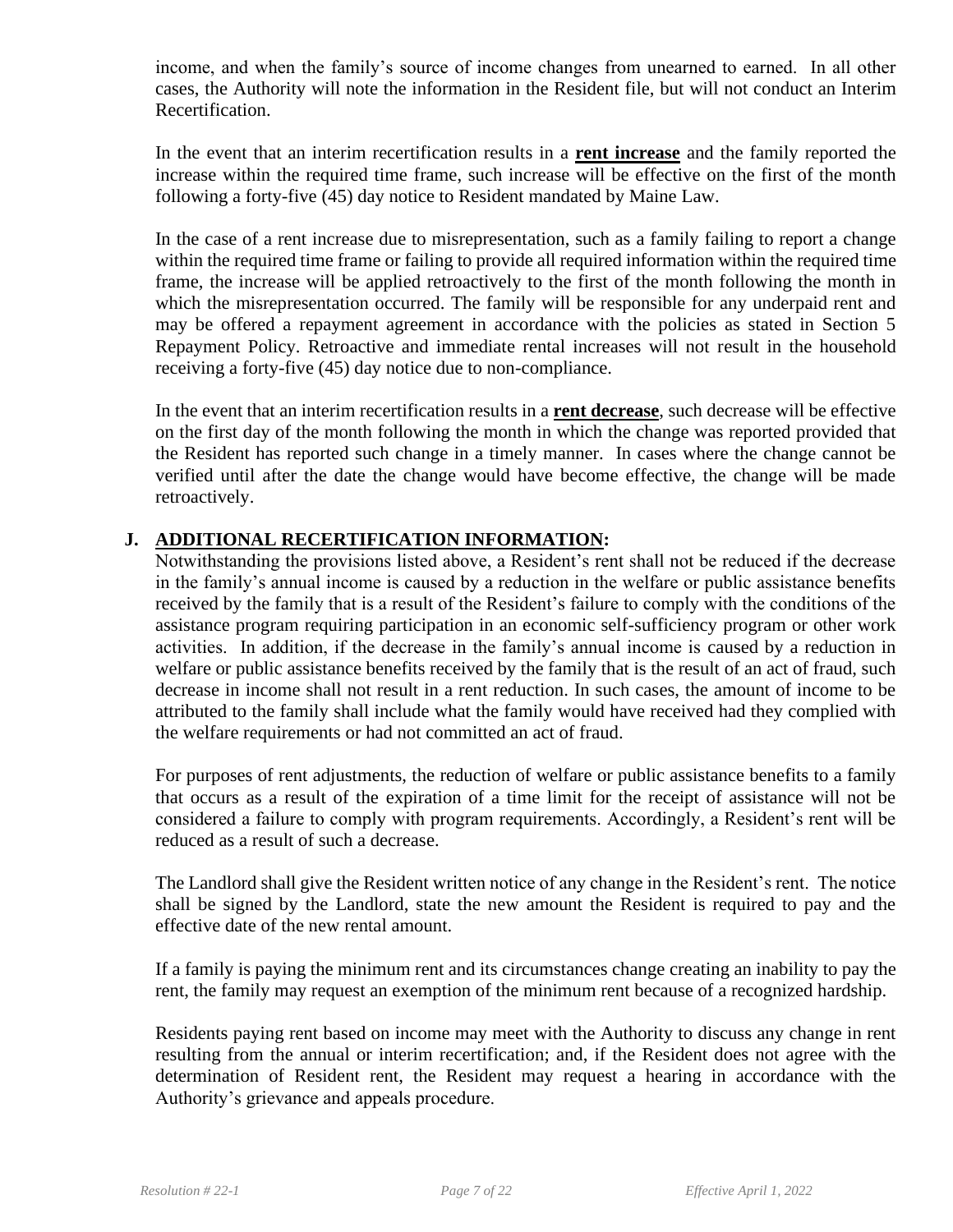## **5. REPAYMENT POLICY:**

Applicants, participants and Residents who owe rent or other amounts to the Authority or to another Authority in connection with low-income Public Housing, Housing Choice Voucher (Section 8), or any other housing assistance program under the U.S. Housing Act of 1937, shall be determined ineligible for admission and / or continued participation in housing programs administered by the Presque Isle Housing Authority. Resident shall be required to repay the Authority if they were charged less rent than required by HUD's rent formula due to the family's underreporting or failure to report income. Refusal to enter into a repayment agreement or failure to make payments on an existing or new repayment agreement by the Resident will result in termination of the Lease in accordance with Section 16. The Authority is required to determine a retroactive rent amount as far back as the Authority has documentation of resident reported income.

All repayment agreements will be in writing, dated, signed by both the Resident and the Authority, will include the total retroactive rent, other resident charge amount owed, amount of lump sum payment made at the time of execution, if applicable, and the monthly repayment amount. The monthly repayment amount plus the amount of current rent the family pays at the time of the repayment agreement will not exceed 40% of the family's adjusted income (30% of adjusted income as current rent, 10% of adjusted income as repayment). The terms of the agreement may be renegotiated if there is a decrease or increase in the family's income.

A Resident who has executed an agreement to pay in accordance with this Section shall not be eligible for transfer to another low-income Public Housing unit until all monies owed the Authority per the agreement are paid in full.

## **6. USE AND OCCUPANCY OF THE APARTMENT AND SURROUNDING AREAS:**

- **A.** The Resident shall have the right to exclusive use and occupancy of the leased unit by the members of the household authorized to reside in the unit in accordance with this Lease;
- **B.** The apartment leased to the Resident under this agreement is designed for a family of the Resident's size and composition. The Resident agrees not to sublet, assign or permit the use of the apartment by persons other than the Resident's Family as defined in Section 1 above. This Section shall not be deemed to exclude foster children if properly listed in Section 1 above. The Resident has the right to reasonable accommodation of their guests. A Resident family must notify the Authority when overnight guests will be staying in the unit for more than three (3) days. The Resident further agrees to limit the period of occupancy of the apartment by any guest(s) of the Resident to fourteen (14) consecutive days or a total of thirty (30) cumulative days during any twelve (12) month period, unless by special permission of the Authority for good cause, subject to the right of the Authority to terminate the guest privileges of any Resident who, in the judgment of the Authority, has abused such privileges. "Guest" is defined as a person in the leased unit with the consent of a household member;
- **C.** The Resident that owns a pet agrees to abide by all conditions of the Authority's Pets Policy contained in Chapter 10 of the Admissions and Continued Occupancy Policy (ACOP), which is incorporated by reference into this Lease;
- **D.** The apartment is to be used solely as a private dwelling for the Resident and the Resident's household as identified in the Lease and is not to be used or permitted to be used for any other purpose;
- **E.** Waterbeds, furniture and belongings which cause stress to the structure, or potential hazards to the leased apartment or adjacent areas are prohibited. Air conditioners are allowed only in rooms with more than one window and such appliances are only allowed from June 1 through September 30. It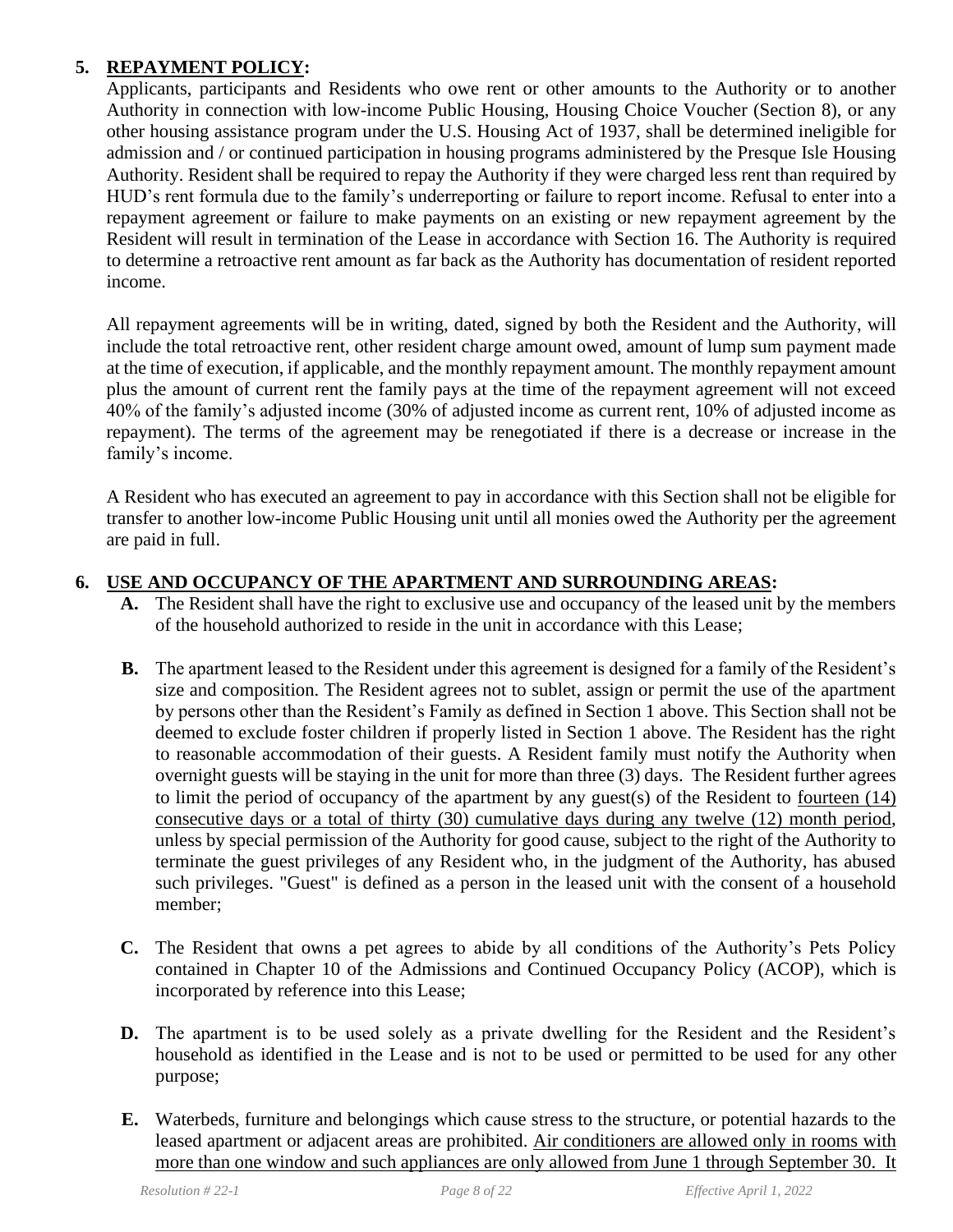is the Resident's obligation to keep all windows closed and locked and doors (except to provide normal access and egress) closed during the heating season of November 1st through April 15th when the temperature is below 40 degrees;

- **F.** The Resident agrees not to do any of the following without first obtaining the Authority's written permission: a) dismantle, change or remove any part of the appliances, fixtures or equipment in the unit; b) paint or install wallpaper or contact paper in the unit; c) attach awnings or window guards in the unit; d) attach or place any fixtures, signs, or fences on the building(s), the common areas or the development grounds; e) attach any shelves, screen doors or other permanent improvements in the unit or in any way alter the basic structure or grounds; (f) install or alter carpeting, resurface floors or alter woodwork; (g) install washing machines, dryers fans or heaters in an elderly / disabled unit; (h) place any aerials, antennas or other electrical connections on the unit; (i) install additional or different locks or gates on any doors or windows of the unit; or (j) operate a business as an incidental use in the unit.
- **G.** The Resident agrees that all possible conditions, which may arise within the development, cannot be anticipated at the time this Lease is executed. The Resident agrees that the Authority has the right to establish necessary and reasonable regulations from time to time for the benefit and well-being of the entire development. The Resident agrees to abide by such necessary and reasonable regulations established by the Authority, provided that such regulations are set forth in writing and are posted on a bulletin board at the office of the Presque Isle Housing Authority, 58 Birch Street, Presque Isle, ME 04769 at least thirty (30) days prior to the time such regulations are to be put into effect. Such regulations are incorporated by reference in this Lease; violation of such regulations constitutes a violation of this Lease.
- **H.** The resident agrees to not permit an unauthorized person(s) to stay or visit in the unit after they have been trespassed from the Presque Isle Housing Authority property by being served with an Order Not to Enter and after the resident has received notice of the trespass via letter.

### **7. OBLIGATIONS OF RESIDENT:**

- **A.** The Resident shall be obligated as follows:
	- **(1)** No Resident of the Presque Isle Housing Authority or any of its developments, nor any member of such Resident's household shall engage in conduct which: a) causes or is likely to cause damage or destruction to the premises occupied by the Resident, or the other property of the Presque Isle Housing Authority within the development in which said premises are located, or to the properties of others within the neighborhood in which such development is located; b) is damaging, disruptive or disturbing to the other Residents of the Presque Isle Housing Authority within such development or to other persons residing in the neighborhood of such development, so as to materially diminish the enjoyment by such other residents or other persons of their respective premises, or c) shall constitute a nuisance;
	- **(2)** Resident agrees to refrain from consuming, storing, selling or possessing illegal substances within or upon the property of the Authority and a finding of any such illegal substances within the Resident's assigned rental unit may be grounds for eviction by the Authority. Resident expressly acknowledges that confiscation of any illegal drug or substance from the premises by law enforcement authorities shall constitute a material breach of this Lease and be cause for immediate termination of this Lease by Management;
	- **(3)** Not to provide accommodations for boarders or lodgers;
	- **(4)** To keep the premises and equipment furnished by the Authority for the Resident's exclusive use in a clean and sanitary condition, to maintain the yard in front and rear (and side, if applicable) of the premises neat and orderly (such maintenance to include but not be limited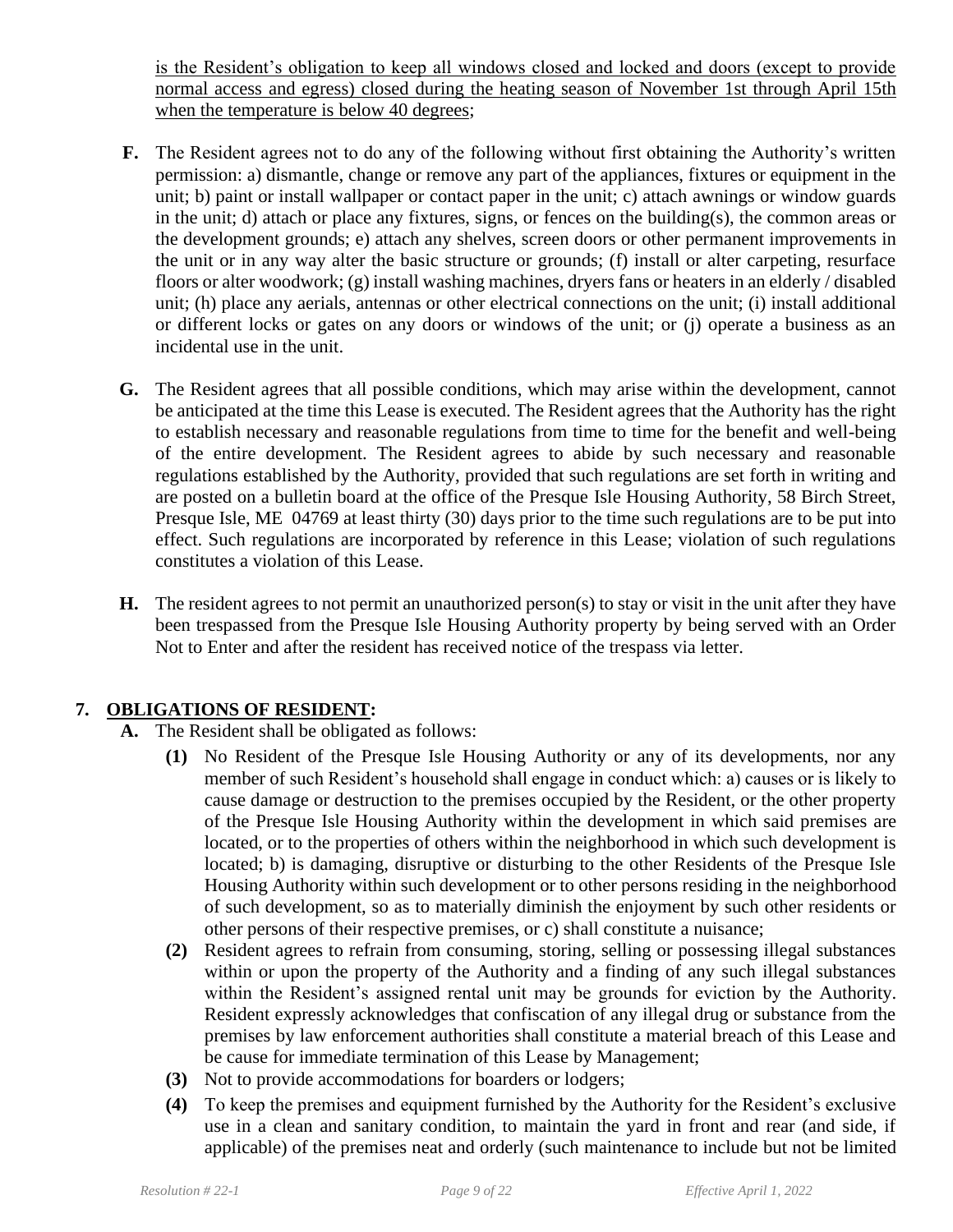to mowing, trimming, weeding and removing snow / ice from walks and steps / decks) and to otherwise assist in the maintenance of the premises. Residents who are determined by the Authority to be unable to perform such tasks because of age or disability may be exempt from this requirement by reasonable accommodation. If the Resident fails to maintain the yard as required above, the Authority may maintain the yard with its own employees and charge the Resident in accordance with the Schedule of Charges;

- **(5)** To dispose of all garbage, rubbish and other waste from the premises in a sanitary and safe manner from the unit, grounds and common areas of the development;
- **(6)** To use only in a reasonable manner all electrical, plumbing, sanitary, heating, ventilating, air conditioning and other facilities and appliances;
- **(7)** To refrain from and to cause Resident's household members and guests to refrain from destroying, defacing, damaging, or removing any part of the premises or development;
- **(8)** To act and cause household members or guests to act in a manner which will not disturb other resident's peaceful enjoyment of their accommodations and will be conducive to maintaining the development in a decent, safe, and sanitary condition;
- **(9)** To refrain from and to cause Resident's household members and guests to refrain from illegal or other activities which disrupt or impair the physical or social environment of the development;
- **(10)** Use all appliances, fixtures and equipment in a safe manner and only for the purposes for which they are intended;
- **(11) (a)** To assure that the Resident, any member of the household, a guest, or another person under the Resident's control, shall not engage in:
	- **1.** Any criminal activity that threatens the health, safety, or right to peaceful enjoyment of the Authority's Public Housing premises by other residents or employees of the Authority;
	- **2.** Any drug-related criminal activity on or off the premises. Any criminal activity in violation of the preceding sentence shall be cause for termination of tenancy and eviction from the unit;
	- **(b)** For the purposes of subparts 1 and 2 above, the term "drug-related activity" means the illegal manufacture, sale, distribution, use or possession with intent to manufacture, sell, distribute, or use, of a controlled substance (as defined in Section 102 of the Controlled Substances Act [21 US.C 802]);
- **(12)** To permit Management to enter the premises for the purposes of performing annual inspections, periodic inspections, performing routine maintenance such as making improvements or repairs and to show the premises for re-leasing;
- **(13)** To promptly notify Management of the need for any repairs to the leased premises, and to cooperate with pest control efforts by reporting any sighting of vermin or pests, and properly preparing the premises for treatment as prescribed by the Authority;
- **(14)** To comply with the provisions of any rider attached to and incorporated in this Lease;
- **(15)** To give Management notice in writing when the premises are to be vacant for two (2) weeks or more. Such notice shall not render Management responsible for any personal property of any nature or description left in or around the leased premises during Resident's absence;
- **(16)** To promptly notify the Authority of any guest, visitor, or person (other than those already on the Lease) that will be staying in the unit for more than three (3) days and to limit the period of occupancy of the apartment by any guest(s) of the Resident to fourteen (14) consecutive days or a total of thirty (30) cumulative days during any twelve (12) month period;
- **(17)** To utilize the storage area, if any, provided by the Authority for storage of out-of-season children's toys and equipment, prevent accidents within the development and to discourage theft. The Resident agrees that if he / she has not placed such items belonging to his / her family in the common storage area after reasonable notice from the Authority requesting him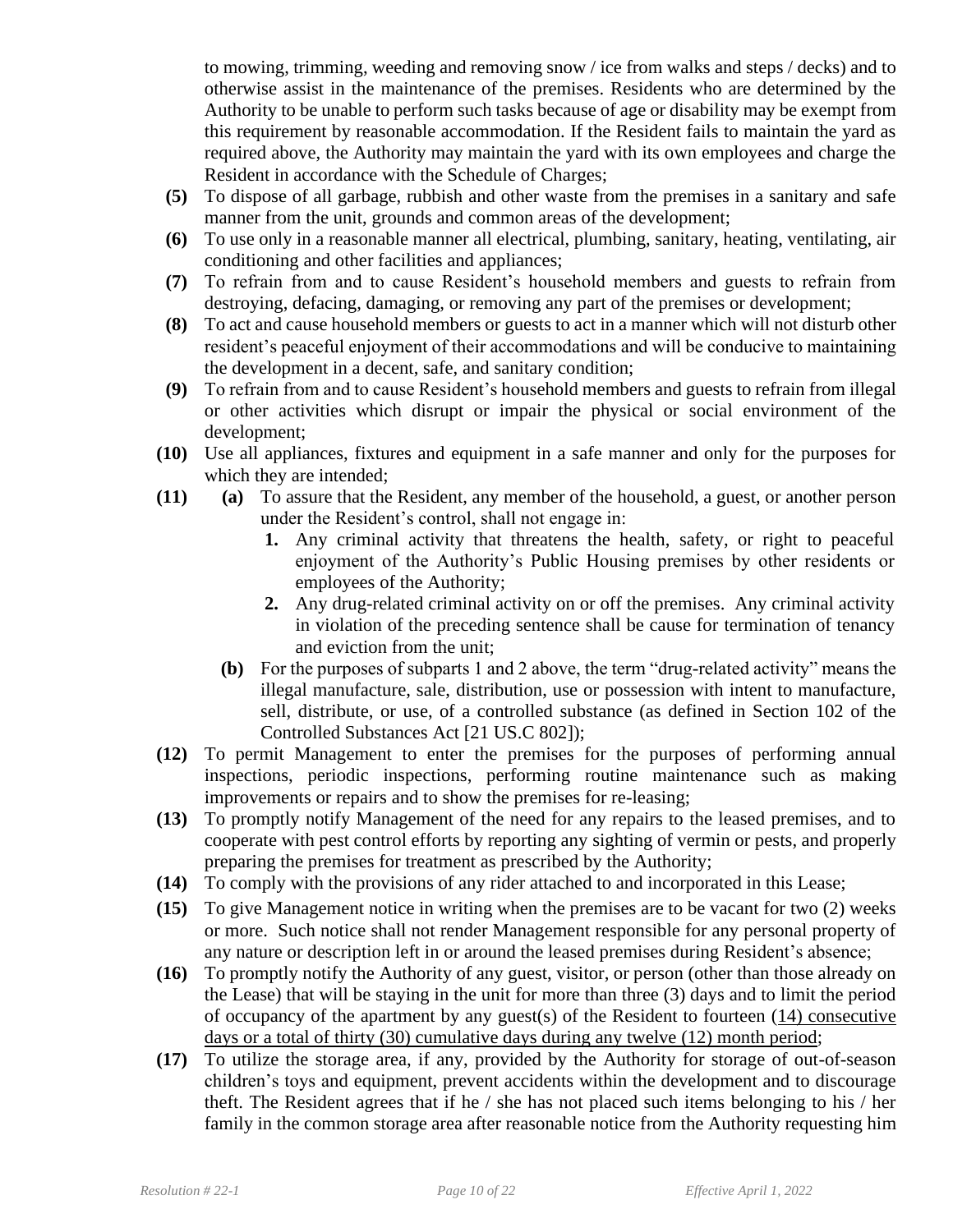/ her to do so, the Authority may remove such items and place them in the common storage area and the cost of such removal will be charged to the Resident;

- **(18)** To register any motor vehicle used by the Resident or a member of the Resident's household and parked regularly within the community. The Resident agrees to remove any unregistered or inoperable vehicles from the Authority. Such vehicles shall be considered illegally parked and subject to remedies under Section 9;
- **(19)** To refrain from driving or allowing motorcycles on any grassed-in or common area. They must be driven in the streets only, according to City vehicle laws. Minibikes, mopeds, fourwheelers and snowmobiles are not allowed on the premises or the facilities of the housing area at any time;
- **(20)** To take every precaution to prevent fires and avoid storage of flammable materials, equipment, or vehicles that would create a hazard. Resident shall not remove any batteries from a smoke detector, dismantle a smoke detector or fail to notify the Authority if the smoke detector is inoperable for any reason;
- **(21)** To comply with all obligations imposed upon residents by applicable provisions of building and housing codes materially affecting health and safety. Inspection personnel from the City and Presque Isle Housing Authority shall be authorized to inspect dwelling units upon notification to Resident;
- **(22)** Not to obstruct sidewalks, passages, stairways, hallways or front and rear doors of the dwelling nor to use these areas for any purpose other than entering or exiting the building;
- **(23)** To be responsible for the replacement value of all equipment either borrowed from Management or otherwise placed in their custody by Management and not returned in the same condition (except normal wear and tear) upon request by Management;
- **(24)** Not to make any repairs, additions or alterations without the written consent of the Authority;
- **(25)** Not to violate the Smoke-Free Policy;
- **(26)** Not to violate the Bed Bug Policy; and
- **(27)** Comply with the Community Service Requirement, if non-exempt.

## **8. OBLIGATIONS OF MANAGEMENT:**

Management shall be obligated, other than for circumstances beyond its control, as follows:

- **A.** To maintain the premises and the development in a decent, safe and sanitary condition;
- **B.** To comply with requirements of applicable building codes, housing codes, and U.S. Department of Housing and Urban Development (HUD) regulations materially affecting health and safety;
- **C.** To make necessary repairs to the premises;
- **D.** To keep development buildings, facilities and common areas, not otherwise assigned to the Resident, for maintenance upkeep in a clean and safe condition;
- **E.** To provide and maintain appropriate receptacles and facilities (except containers for the exclusive use of individual Resident family) for the deposit and disposal of garbage, rubbish and other waste removed from the premises by the Resident in accordance with Paragraph 7.A. (5) above;
- **F.** To supply running water and reasonable amounts of hot water and heat at appropriate times of the year according to laws, local codes, customs and usage;
- **G.** To maintain in good and safe working order and condition, the electrical, plumbing, sanitary, heating, ventilating, and other facilities and appliances, including elevators, supplied or required to be supplied by the Authority;
- **H. (1)** To notify the Resident of the specific grounds for any proposed adverse action by the Authority (such adverse action includes, but is not limited to, a proposed Lease termination, transfer of the Resident to another unit, imposition of charges for maintenance and repair or for excess utilities);
	- **(2)** When the Authority is required to afford the Resident the opportunity for a hearing under the Authority's Grievances and Appeals Procedure for a grievance concerning a proposed adverse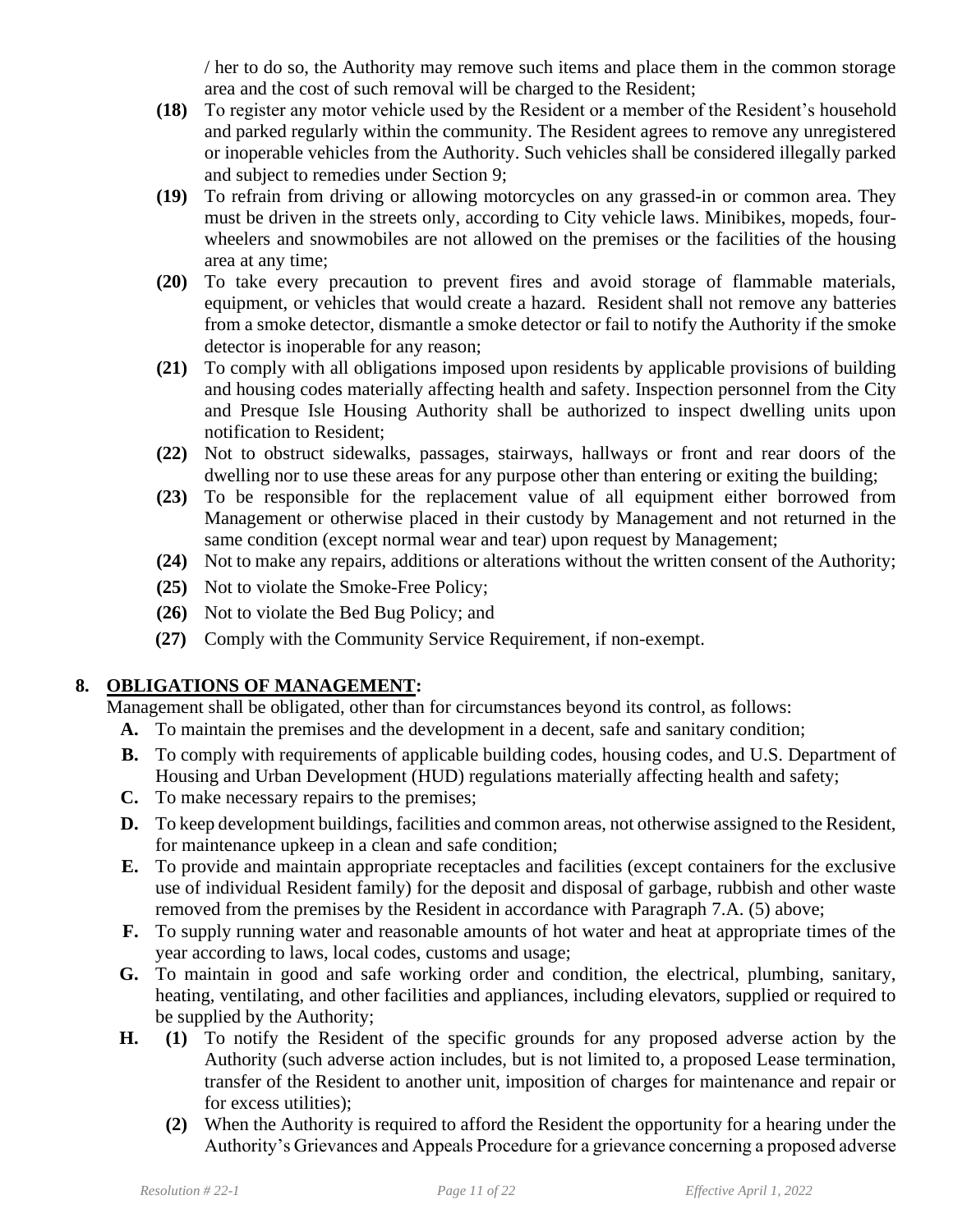action, the notice of proposed adverse action shall inform the Resident of the right to request such hearing;

- **(a)** In the case of a Lease termination, a notice of Lease termination in accordance with 24 CFR Section 966.4 (i) (3) shall constitute adequate notice of proposed adverse action; and
- **(b)** In the case of a proposed adverse action other than a proposed Lease termination, the Authority shall not take the proposed action until the time for the Resident to request a grievance hearing has expired, and if a hearing was requested by the Resident, the grievance process has been completed.

## **9. MOTOR VEHICLE PARKING:**

Management provides two marked parking spaces per apartment in the family developments and one marked parking space per apartment in the senior / disabled developments for parking for Resident, members of Resident's household or Resident's guests. Visitor parking spaces are also available and provided on a first-come / first-served basis in the developments covered by this Lease, but only at the Authority's discretion and only under the following conditions:

Resident agrees and understands that a violation of this Section by the Resident shall be a material breach of this Lease and shall constitute cause for termination of this Lease by Management. Vehicles owned, leased, or in the use of Resident, Resident family members, guests and visitors that are located on Management's property shall be subject to the following regulations:

- **A.** Automobiles shall be parked in designated parking areas only;
- **B.** No vehicle shall be allowed on any grassed-in area and must be driven in the streets according to City vehicle laws. Minibikes, snowmobiles and other off-road vehicles are not allowed on the premises or the facilities of the Authority at any time;
- **C.** All motor vehicles must be registered, State inspected and legally operable;
- **D.** No motor vehicle shall be used for storage purposes by the Resident, Resident family members, guests or visitors; and
- **E.** No motor vehicle judged by Management to be hazardous to the health, safety, and welfare of the residents of the area shall be permitted.

In the event any motor vehicle located on Authority property is in violation and ownership is known, Management shall provide one warning with a twenty-four (24) hour notice of such violation. Offenses after this warning will result in the vehicle being towed at the owner's expense. Management reserves the right to have a vehicle towed immediately, without notice, in emergency situations when the health or safety of residents or Management staff is at risk.

#### **10. FIREARMS**:

The Resident's possession of and display of firearms upon the premises must be in compliance with federal law, Maine state law, and any ordinances of the City of Presque Isle. Any violation of law in regard to firearms constitutes grounds for automatic termination of this Lease. Firearms and ammunition are not allowed in common areas including, but not limited to, playgrounds, shared decks / steps, shared hallways, parking areas, the Administration Building / Garage, the Community Center, Howard Place Community Room, Maintenance Shop(s) and any other building constructed or obtained for the operation of the housing authority (non-residential). A Resident may transport firearms to that Resident's rental unit if the firearm is unloaded and is both secured and encased, and is taken directly to and from the rental unit.

### **11. DAMAGE AND REPAIR**:

**A.** The Resident agrees to maintain his / her apartment and the common areas of the neighborhood immediately adjacent to his / her apartment in a safe and sanitary condition and to comply with all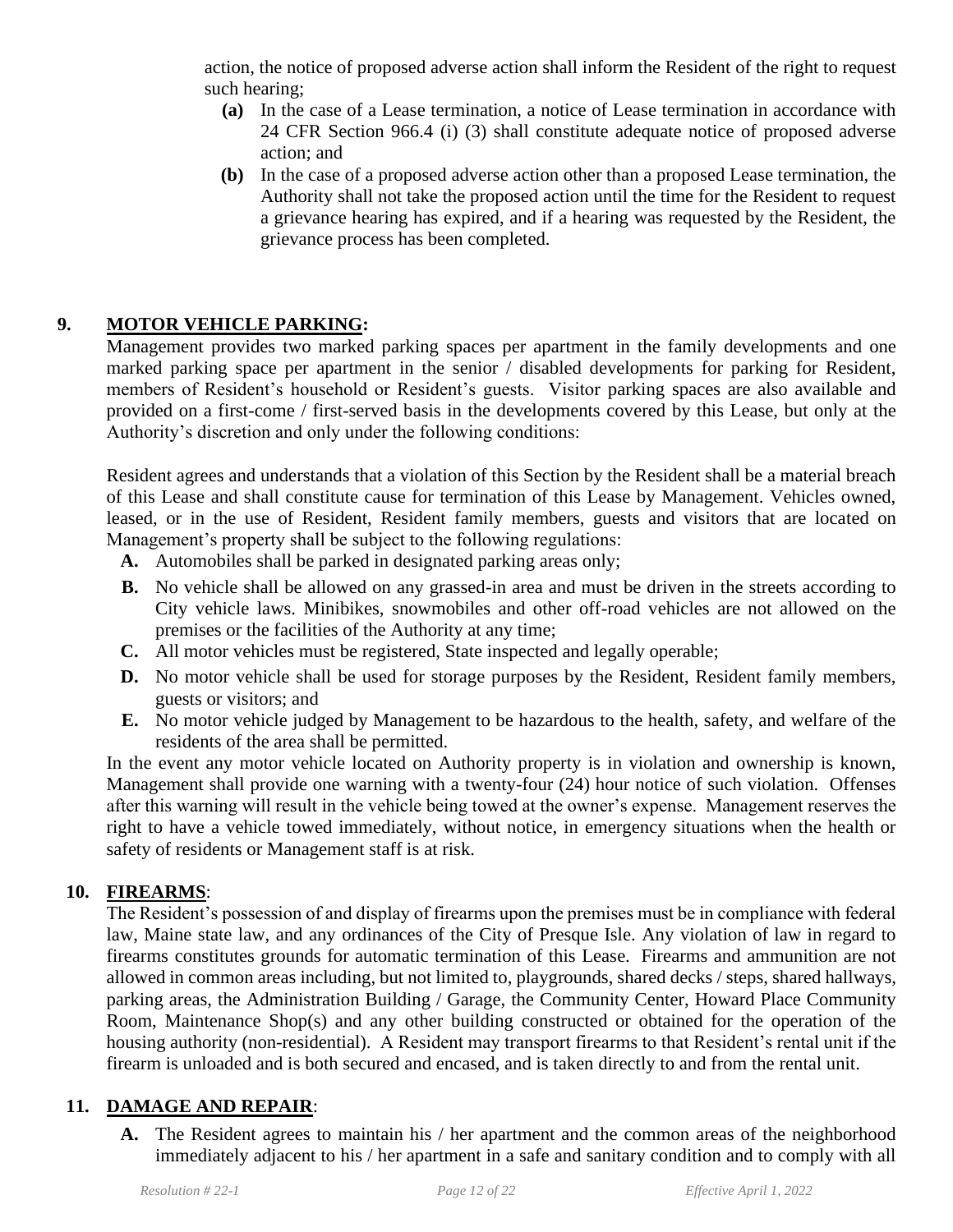obligations imposed. The Resident agrees to notify the Authority promptly of any needed repairs or unsafe conditions in his / her apartment, or within the neighborhood, except for normal wear and tear. Resident agrees to pay promptly reasonable charges assessed to the Resident by the Authority for repair of such damage caused to the Resident's apartment or the common areas of the neighborhood when such damage has been caused by the Resident, his / her family or guest(s). The Authority agrees to provide the Resident with an itemized list of such damages, the corrective action needed or taken and the costs for each of these items. The Authority may take separate legal action for the collection of any damage or money due or to enforce any right under this Lease. The Resident agrees that nonpayment of such assessment may be a separate cause for termination of this Lease as provided in Section 16 herein. Charges are due and payable 14 calendar days after billing.

**B.** The Resident agrees that all personal property placed in the common areas under the control of the Authority shall be at the risk of the Resident or the owner of such personal property and the Authority will not be responsible for any damage to or removal of such property.

### **12. DEFECTS, HAZARDS TO LIFE, HEALTH AND SAFETY:**

In the event the leased premises are damaged or destroyed by fire or other casualty to the extent that conditions are created which are hazardous to the life, health, or safety of the occupants of the leased premises, the following provisions shall apply:

- **A.** The Resident shall immediately give notice to the Authority of such damage or destruction;
- **B.** The Authority, upon receiving such notice, shall proceed to repair and restore the leased premises to the condition the leased premises were in prior to the damage or destruction;
- **C.** The Authority shall offer standard alternative accommodations to the Resident, if available, in circumstances where necessary repairs cannot be made within a reasonable time;
- **D.** In the event that the damage or destruction cannot be repaired within a reasonable time, and if alternative accommodations are not made available to the Resident, then a just and proportionate part of the monthly rent according to the nature and extent of the damage to the leased premises shall be suspended or abated until the leased premises have been repaired and restored. However, there shall be no rent abatement where the Resident rejects the alternative accommodations offered by the Authority or where the damage or destruction was caused by the Resident or the Resident's household members or guests; and
- **E.** The Authority shall have the right to charge and collect from the Resident the reasonable cost of repairing any damage or destruction caused by the Resident or the Resident's household or guests.

### **13. PRE-OCCUPANCY AND PRE-TERMINATION INSPECTIONS:**

The Authority and the Resident or his / her representative shall inspect the dwelling unit prior to or upon occupancy by the Resident. By the Authority and Resident signing this Lease and the Unit Inspection Report, it acknowledges the appliances and equipment provided are in good working order and that the dwelling unit is safe, clean and in good condition. This Lease will be provided to the Resident and a copy of the inspection report shall be retained by the Authority in the Resident's file. The Authority shall inspect the unit at the time the Resident vacates the unit and shall furnish the Resident a statement of any charges to be made. The Resident shall have the right to participate in the move out inspection, unless the Resident has vacated without notice to the Authority. The Authority shall calculate any damage and / or cleaning charges in accordance with the Schedule of Charges presented to the Resident attached to this Lease and posted at the office.

### **14. ENTRY OF PREMISES DURING TENANCY:**

**A.** The Authority and its agents shall, upon reasonable advance notification to the Resident, be permitted to enter the dwelling unit during reasonable hours for the purpose of performing routine inspections and preventive maintenance, for making improvements or repairs required of the Authority, for extermination or to show the premises for re-leasing. A written statement specifying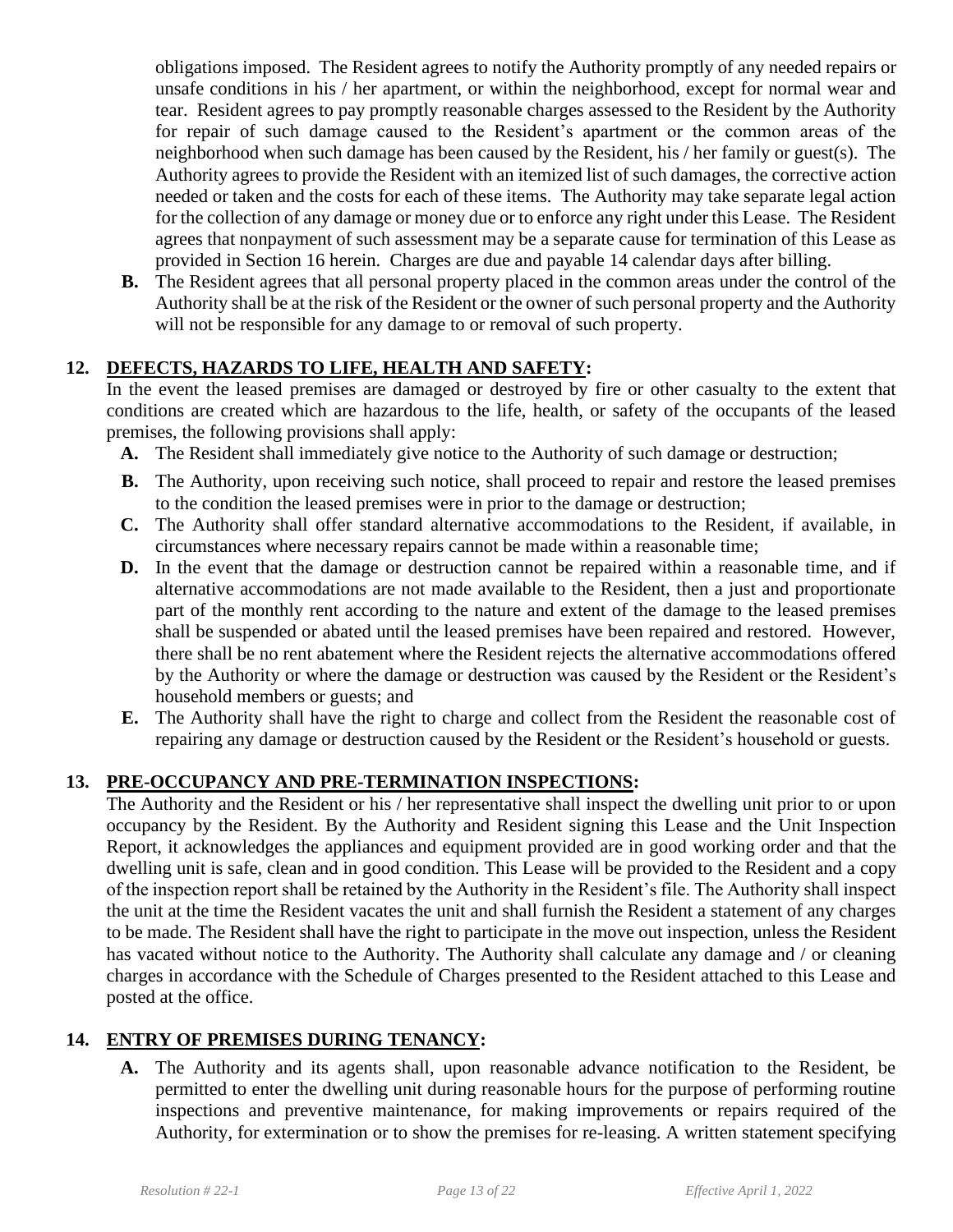the purpose of the entry delivered to the dwelling unit at least two (2) days before such entry shall be considered reasonable advance notification;

- **B.** The Authority may enter the dwelling unit at any time without advance notification when there is reasonable cause to believe that an emergency exists; and
- **C.** If the Resident and all adult members of the household are absent from the dwelling unit at the time of entry, the Authority shall leave a written statement (i.e. door tag) specifying the date, time and purpose of entry prior to leaving the dwelling unit.

## **15. NOTICE:**

- **A.** Except as provided in Section 8 of this Lease, any notice to the Resident shall be in writing and shall be delivered to the Resident or to an adult member of the Resident's household or sent by prepaid first-class mail, properly addressed to the Resident;
- **B.** Any notice to the Authority shall be in writing and be delivered to the office of the Authority or sent by prepaid first-class mail to the Authority, and addressed to: Presque Isle Housing Authority, 58 Birch Street, Presque Isle, ME 04769; and
- **C.** If the Resident is visually impaired, the Authority shall make all notices to the Resident in an accessible format.

## **16. TERMINATION OF LEASE:**

Any termination of this Lease shall be carried out in accordance with U.S. Department of Housing and Urban Development (HUD) regulations and State and local law.

- **A.** Management shall have the right to terminate or refuse to renew this Lease for any serious or repeated violation of the terms of the Lease, including but not limited to, failure to make payments due under the Lease, to fulfill the Resident obligations set forth herein or for other good cause.
- **B.** The following types of criminal activity by the Resident, any member of the Resident's household, guest, or another person under the Resident's control, shall be cause for termination of tenancy through the issuance of an Eviction Notice with a reasonable period of time considering the seriousness of the situation (but not to exceed 30 calendar days):
	- **(1)** Any criminal activity that threatens the health or safety of other residents, Authority employees or persons residing in the immediate vicinity of the premises;
	- **(2)** Any drug-related criminal activity or violent criminal activity; or
	- **(3)** Any member of the household has been convicted of a felony.
- **C.** The following are mandatory grounds for termination in accordance with the U.S. Department of Housing and Urban Development (HUD):
	- **(1)** Failure to provide consent by not signing or submitting the consent form required for any recertification;
	- **(2)** Failure to document citizenship;
	- **(3)** Failure to disclose and document Social Security Numbers;
	- **(4)** Failure to accept the Authority's offer of a Lease revision;
	- **(5)** Methamphetamine conviction;
	- **(6)** Lifetime Registered Sex Offenders;
	- **(7)** Noncompliance with Community Service Requirements; and
	- **(8)** Death of a sole family member.
- **D.** The Authority shall give Resident written notice of termination of this Lease of:
	- **(1)** At least fourteen (14) days in case of failure to pay rent and excess utilities; and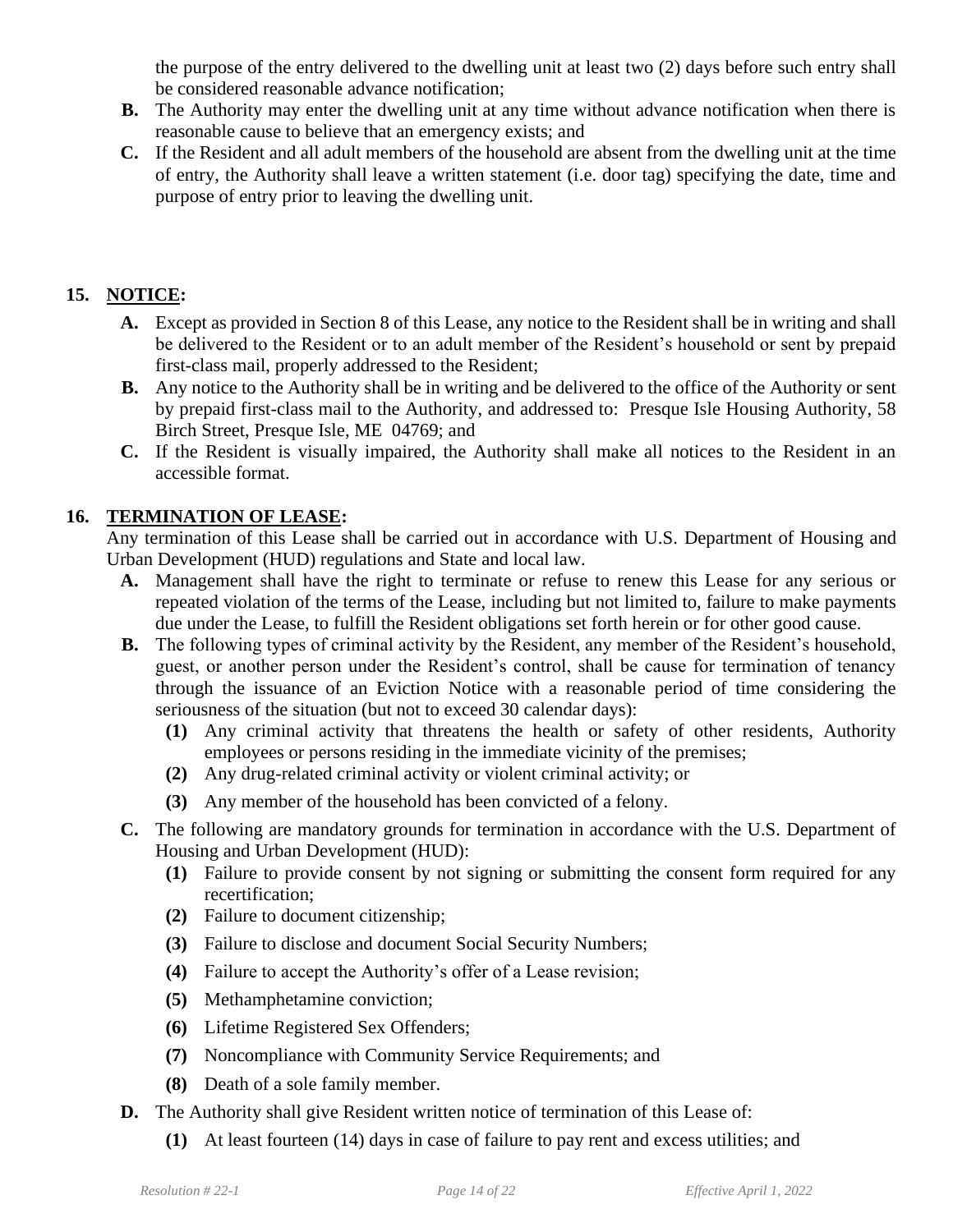- **(2)** A reasonable period of time considering the seriousness of the situation (but not to exceed 30 calendar days) due to the seriousness of the situation when the health or safety of other Residents or Authority employees are threatened.
- **(3)** At least thirty (30) days in any other case, including:
	- **(a)** Drug crime on or off the premises;
	- **(b)** Illegal use of a drug;
	- **(c)** Threat to other residents;
	- **(d)** Alcohol abuse that interferes with the health, safety or right to peaceful enjoyment of the premises by other residents;
	- **(e)** Furnishing false or misleading information concerning illegal drug use or alcohol abuse or rehabilitation;
	- **(f)** Failure to make payments due under the lease, including non-payment of rent;
	- **(g)** Repeated late payment of rent or other charges. Four (4) late payments within a twelve (12) month period shall constitute repeated late payment;
	- **(h)** Not to assign the lease or to sublease the dwelling unit;
	- **(i)** Not to provide accommodations for boarders or lodgers;
	- **(j)** To use the dwelling solely as a private dwelling for the resident and the resident's household and not to use or permit its use for any other purpose;
	- **(k)** To abide by necessary and reasonable regulations of the Authority;
	- **(l)** To comply with obligations imposed by applicable provisions of building and housing codes materially affecting health and safety;
	- **(m)** To keep the dwelling unit and such other areas as may be assigned for the Resident's exclusive use in a clean and safe condition;
	- **(n)** To dispose of all garbage, rubbish and all other waste from the dwelling unit in a sanitary and safe manner;
	- **(o)** To use only in a reasonable manner all electrical, plumbing, sanitary, heating, ventilating, air conditioning and other facilities and appurtenances including elevators;
	- **(p)** To refrain from, and to cause the household and guests to refrain from destroying, defacing, damaging or removing any part of the dwelling unit or development;
	- **(q)** To pay reasonable charges (other than for normal wear and tear) for the repair of damages to the dwelling unit, or to the development (including damages to development buildings, facilities or common areas) caused by Resident, a member of the household or guest;
	- **(r)** To act, and cause household members or guests to act, in a manner which will not disturb other residents' peaceful enjoyment of their accommodations and will be conducive to maintaining the development in a decent, safe and sanitary condition;
	- **(s)** Fugitive felon or parole violator;
	- **(t)** Persons subject to sex offender registration requirement;
	- **(u)** Discovery of facts after admission to the program that would have made the Resident ineligible;
	- **(v)** Discovery of material false statements or fraud by the Resident in connection with an application for assistance or with a recertification of income;
	- **(w)** Failure to furnish such information and certifications regarding family composition and income as may be necessary for the Authority to make determinations with respect to rent, eligibility and the appropriateness of the dwelling unit size;
	- **(x)** Failure to transfer to an appropriate size dwelling unit based on family composition and upon appropriate notice by the Authority that such a dwelling unit is available;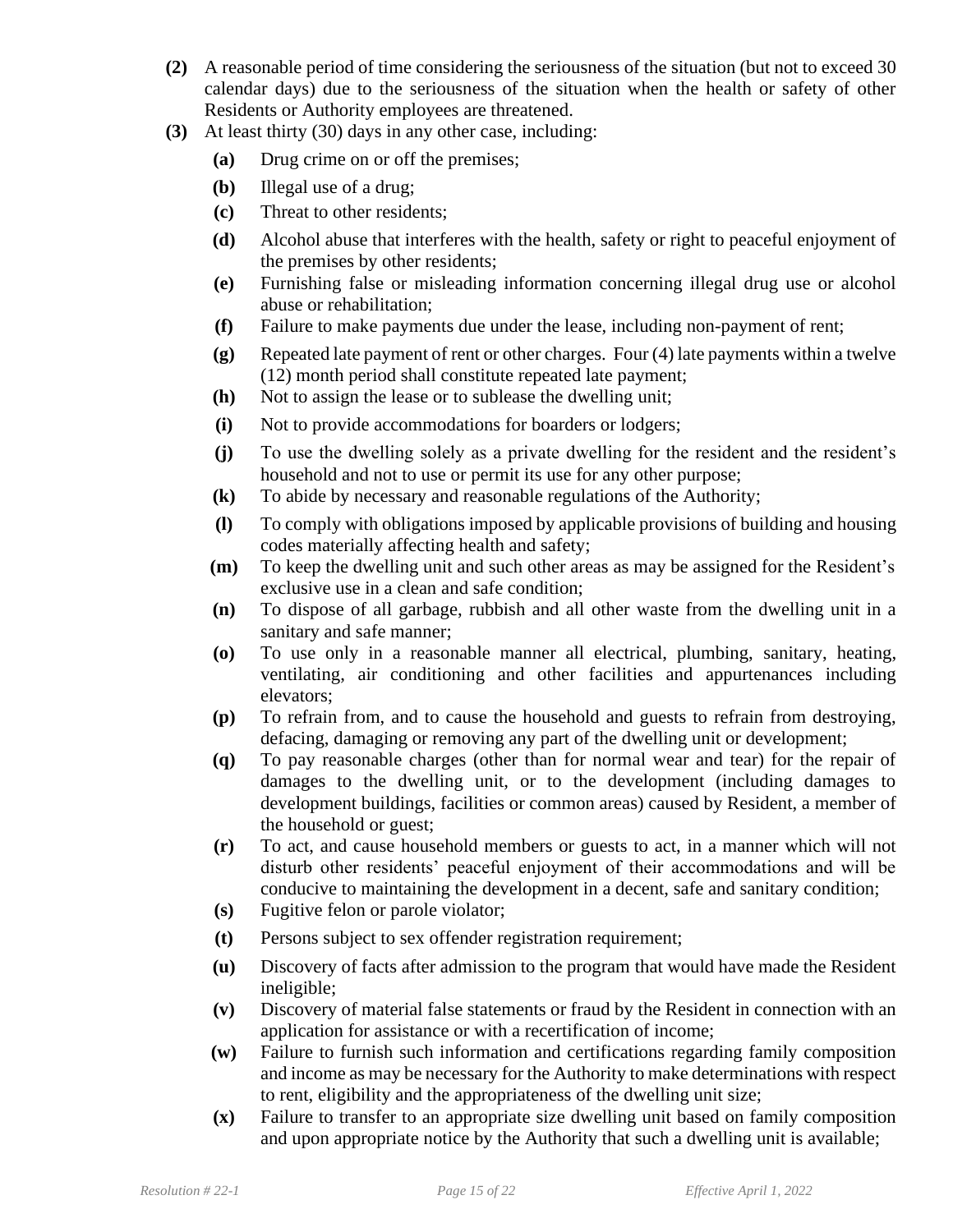- **(y)** Failure to permit access to the unit by the Authority after proper advance notification for the purpose of performing routine inspections and maintenance, for making improvements or repairs, to show the dwelling unit for re-leasing, or without advance notice if there is reasonable cause to believe that an emergency exists;
- **(z)** Failure to promptly inform the Authority of the birth, adoption or court-awarded custody of a child;
- **(aa)** Failure to abide by the provisions of the Pets Policy;
- **(bb)** If the family has breached the terms of a repayment agreement entered into with the Authority;
- **(cc)** If a family member has violated federal, state or local law that imposes obligations in connection with the occupancy or use of the premises;
- **(dd)** If a household member has engaged or threatened violent or abusive behavior toward Authority personnel;
- **(ee)** Family absence from unit;
- **(ff)** Failure to abide by the provisions of the Bedbug Policy;
- **(gg)** Failure to abide by the provisions of the Smoke-Free Policy;
- **(hh)** Illegal firearms, illegal drugs or controlled substances seized in an Authority unit; or
- **(ii)** Other serious or repeated violations of the material terms of the lease or any other good cause.
- **(jj)** Permitting an unauthorized person(s) to stay or visit in the unit after they have been trespassed by being served with an Order Not to Enter and after the resident has received notice of the trespass via letter.
- **E.** The Authority may evict the Resident from the unit only by bringing a court action.
- **F. (1)** The notice of Lease termination to the Resident shall state specific grounds for termination and shall inform the Resident of the Resident's right to make such reply as the Resident may wish.
	- **(2)** When the Authority is required to afford the Resident the opportunity for a grievance hearing, the notice shall also inform the Resident of the Resident's right to request a hearing in accordance with the Authority's grievance and appeals procedure.
	- **(3)** A notice to vacate, which is required by State or local law, may be combined with, or run concurrently with, a notice of Lease termination.
	- **(4)** The Authority is located in a HUD-declared due process state. Therefore, the Authority will not offer grievance hearings for lease terminations involving criminal activity that threatens the health, safety or right to peaceful enjoyment of the premises by other residents or employees of the Authority, or for violent drug or criminal activity on or off the premises. In these cases, the notice of lease termination shall:
		- **(a)** State that the Resident is not entitled to a grievance hearing on the termination;
		- **(b)** Specify the judicial eviction procedure to be used by the Authority for eviction of the Resident and state that HUD has determined that this eviction procedure provides the opportunity for a hearing in court that contains the basic elements of due process as defined in HUD regulations; and
		- **(c)** State whether the eviction is for a criminal activity or for a drug-related criminal activity.
- **G.** In deciding to evict for criminal activity, the Authority shall have discretion to consider all of the circumstances of the case, including the seriousness of the offense, the extent of participation by family members and the effects that the eviction would have on family members not involved in the proscribed activity.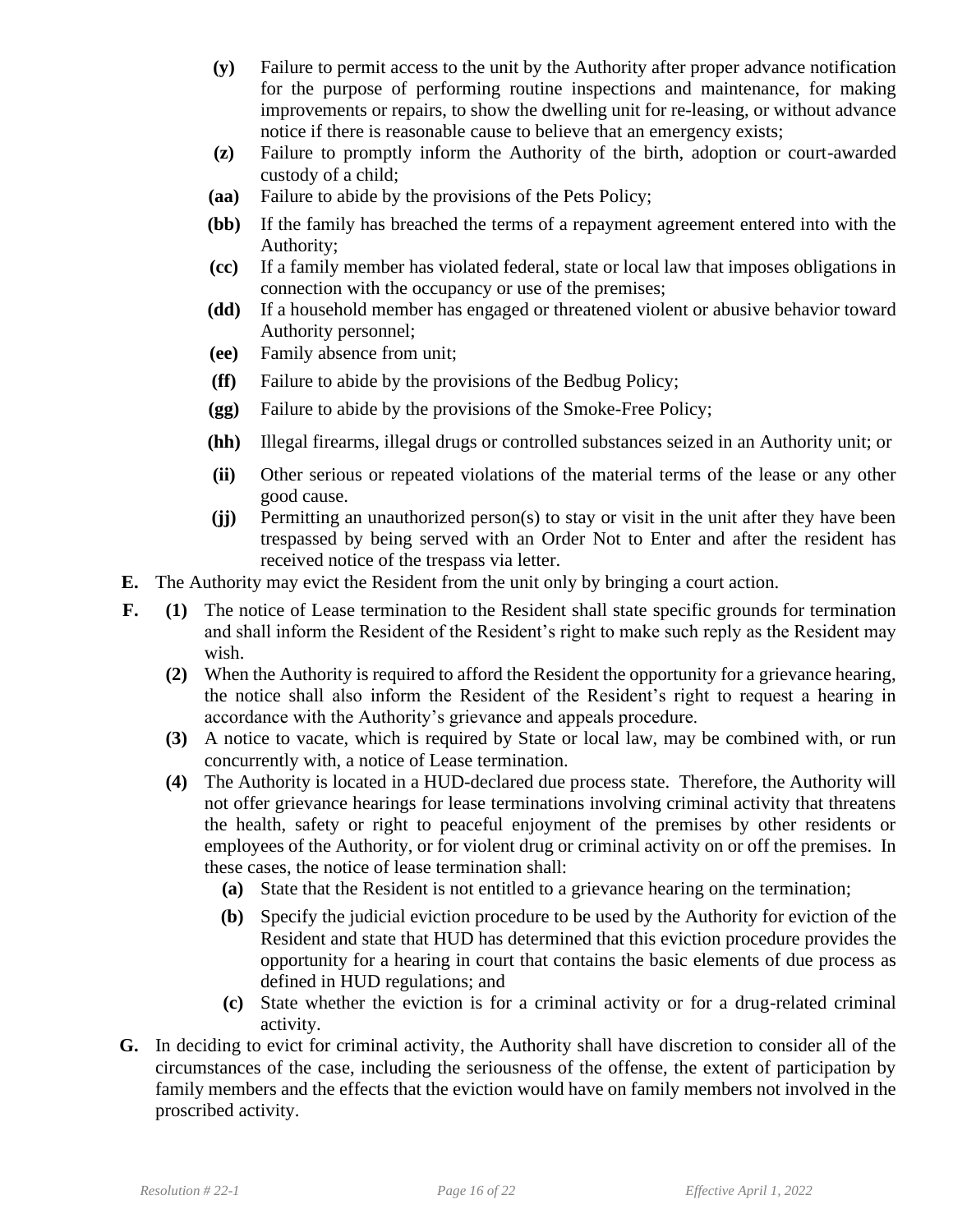In appropriate cases, the Authority may permit continued occupancy by remaining family members and may impose a condition that family members who engaged in the proscribed activity will not reside in the unit.

The Authority may require a family member who has engaged in the illegal use of drugs to present evidence of successful completion of a treatment program as a condition to being allowed to reside in the unit.

- **H.** To terminate this Lease, the Authority shall present the Resident with a written notice to vacate (in accordance with Section 15 herein), which notice shall include the following:
	- **(1)** The date the Lease shall be terminated;
	- **(2)** The specific reasons for termination and the facts upon which they are based;
	- **(3)** Resident's right to make such reply as he / she may wish; and
	- **(4)** The Resident's right to request, within ten (10) business days of the delivery or proper posting of the notice to vacate, a hearing under the grievances and appeals procedure and the method of making the request.
- **I.** The Resident may terminate their Lease at any time by giving a thirty (30) calendar day advance written notice to the Authority of their intent to move on a Notice of Intent to Vacate Form, which is available at the office. The Resident will be responsible for payment of rent for that rental period. If the Resident does not give the full notice, the Resident shall be liable for rent to the end of the notice period or to the date the dwelling unit is re-leased, whichever date is first. Such notice must be sent to the Authority by any of the methods set forth in Section 15 above. Upon their termination of tenancy of the apartment governed by this Lease, the Resident agrees to leave such apartment and the surrounding common areas of the neighborhood in a clean, safe, and sanitary condition and to return all keys to the Authority. The Resident agrees that they will be responsible for notifying the telephone, cable or satellite television companies of termination of service to the Resident's account at their address within the development and will complete the payment for such services. The Resident agrees that the Authority will not assume responsibility for any items left in the dwelling once the unit has been vacated in accordance with Section 30 of this Lease. The Resident further agrees that labor involved with the removal of such items from the premises will be charged to the Resident.

## **17. PROVISIONS OF THE VIOLENCE AGAINST WOMEN ACT (VAWA):**

The following provisions are applicable to situations involving incidents of actual and imminent threats of domestic violence, dating violence, or stalking, as those terms are defined in Section 6(u)(3) of the United States Housing Act of 1937, as amended, [42 U.S.C. §1437d(u)(3)], updated in VAWA 2013 and in the Authority's Violence Against Women Act Policy contained in the Admissions and Continued Occupancy Policy (ACOP), which is incorporated by reference into this Lease. To the extent any provision of this section shall vary from or contradict any other provision of this lease, the provisions of this section shall prevail.

- **A.** Termination of Tenancy / Bifurcation of Lease:
	- **(1)** The Authority will bifurcate a family's lease and terminate the tenancy of a family member if the Authority determines that the family member has committed criminal acts of physical violence against family members or others. This action will not affect the tenancy or program assistance of the remaining, nonculpable family members;
	- **(2)** In making its decision, the Authority will consider all credible evidence, including, but not limited to, a signed certification (form HUD-5382) or other documentation of abuse submitted to the Authority by the victim. The Authority will also consider other factors. Upon such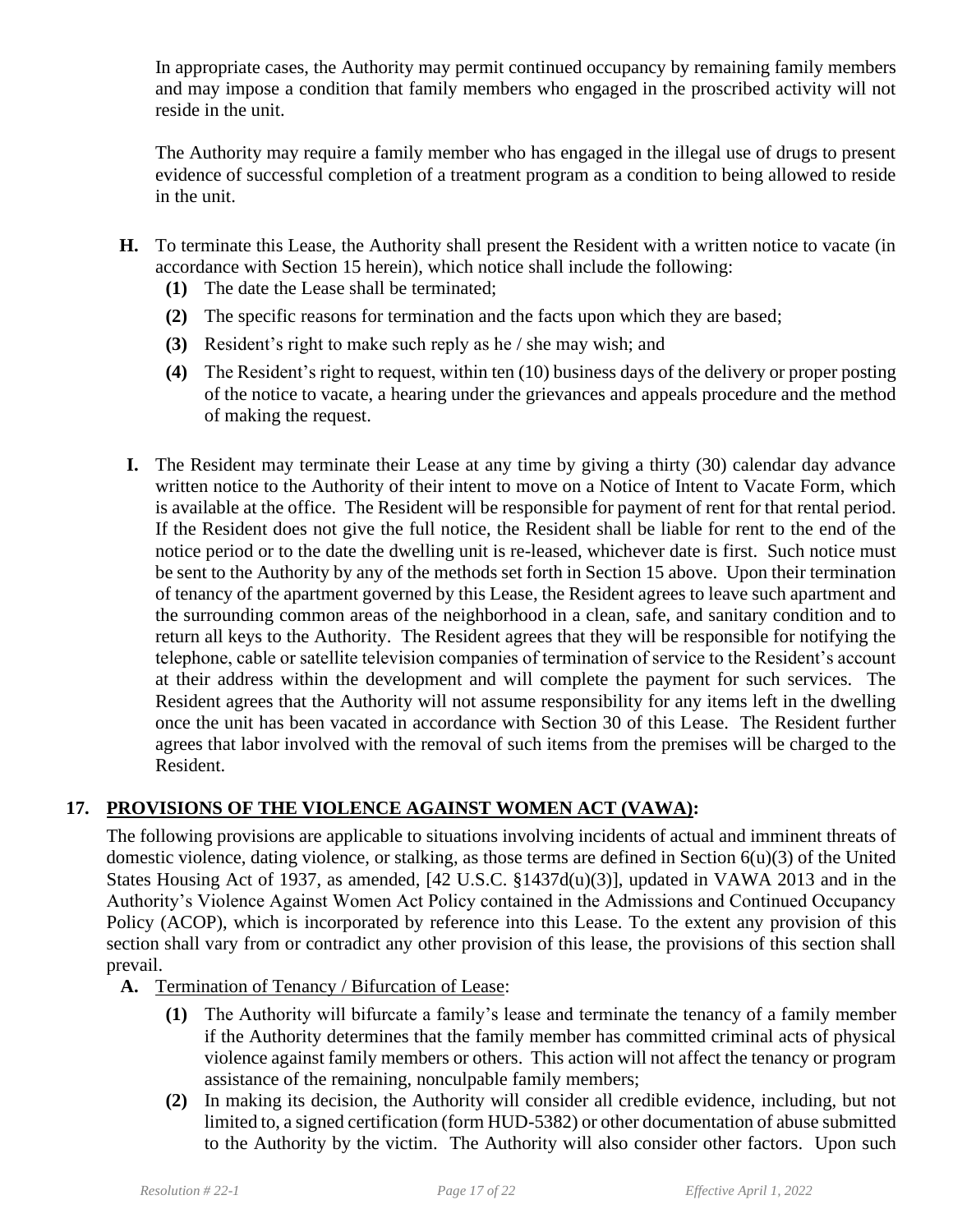consideration, the Authority may, on a case-by-case basis, choose not to bifurcate the lease and terminate the tenancy of the culpable family member; and

- **(3)** If the Authority does not bifurcate the lease and terminate the tenancy of the culpable family member, it will do so in accordance with the lease, applicable law and the policies of the ACOP. If the person removed from the lease was the only resident eligible to receive assistance, the Authority must provide any remaining resident a chance to establish eligibility for the unit. If the remaining resident cannot do so, the Authority must provide the resident a reasonable time to find new housing or to establish eligibility for another housing program covered by VAWA 2013.
- **B.** Documentation:

If the Resident or a lawful occupant, as a defense to termination of tenancy or an action to evict, claims protection under this section against such action, the Authority may request a certification documenting the incident of domestic violence. Any request for documentation will be in writing, will specify a deadline of fourteen (14) business days following receipt of the request, will describe the three (3) forms of acceptable documentation, will provide explicit instructions on where and to whom the documentation must be submitted and will state the consequences for failure to submit the documentation or request an extension in writing by the deadline.

**C.** Confidentiality:

Information provided to the Authority concerning an incident or incidents of domestic violence, dating violence or stalking shall be retained by the Authority in confidence and disclosed only as permitted by applicable law.

### **18. WAIVER:**

The failure of the Authority or the Resident to exercise any right or remedy as provided herein shall not affect the right to do so at a later date for similar or other cause.

### **19. MODIFICATION:**

Other than in the case of rent redetermination under Section 4 of this Lease, this Lease may be modified only by a written rider executed by both the Authority and the Resident.

## **20. ACCOMMODATION OF PERSONS WITH DISABILITIES:**

- **A.** For all aspects of the Lease and grievances and appeals procedure, a person with disabilities shall be provided reasonable accommodation to the extent necessary to provide an opportunity to use and occupy the dwelling unit equal to a person without disabilities.
- **B.** The Authority shall provide a notice to each Resident that the Resident may, at any time during the tenancy, request reasonable accommodation for a disabled member of the household, including reasonable accommodation so that the Resident can meet Lease requirements or other requirements of tenancy.
- **C.** If you or anyone in your family is a person with disabilities, and you require a specific accommodation in order to fully utilize our programs and services, please contact the Authority.

### **21. POSTING OF POLICIES, SCHEDULES AND RULES AND REGULATIONS:**

All schedules of special charges for services, repairs, excess utilities and all rules and regulations which are incorporated into this Lease by reference, shall be publicly posted in a conspicuous manner in the office of the Authority at 58 Birch Street, Presque Isle, ME 04769 and copies thereof shall be furnished to applicants and to Residents upon request. Such schedules and rules and regulations may be modified, provided that the Authority shall give at least thirty (30) days written notice to each affected Resident setting forth the proposed modification and the reasons therefore.

## **22. EXONERATION OF THE AUTHORITY:**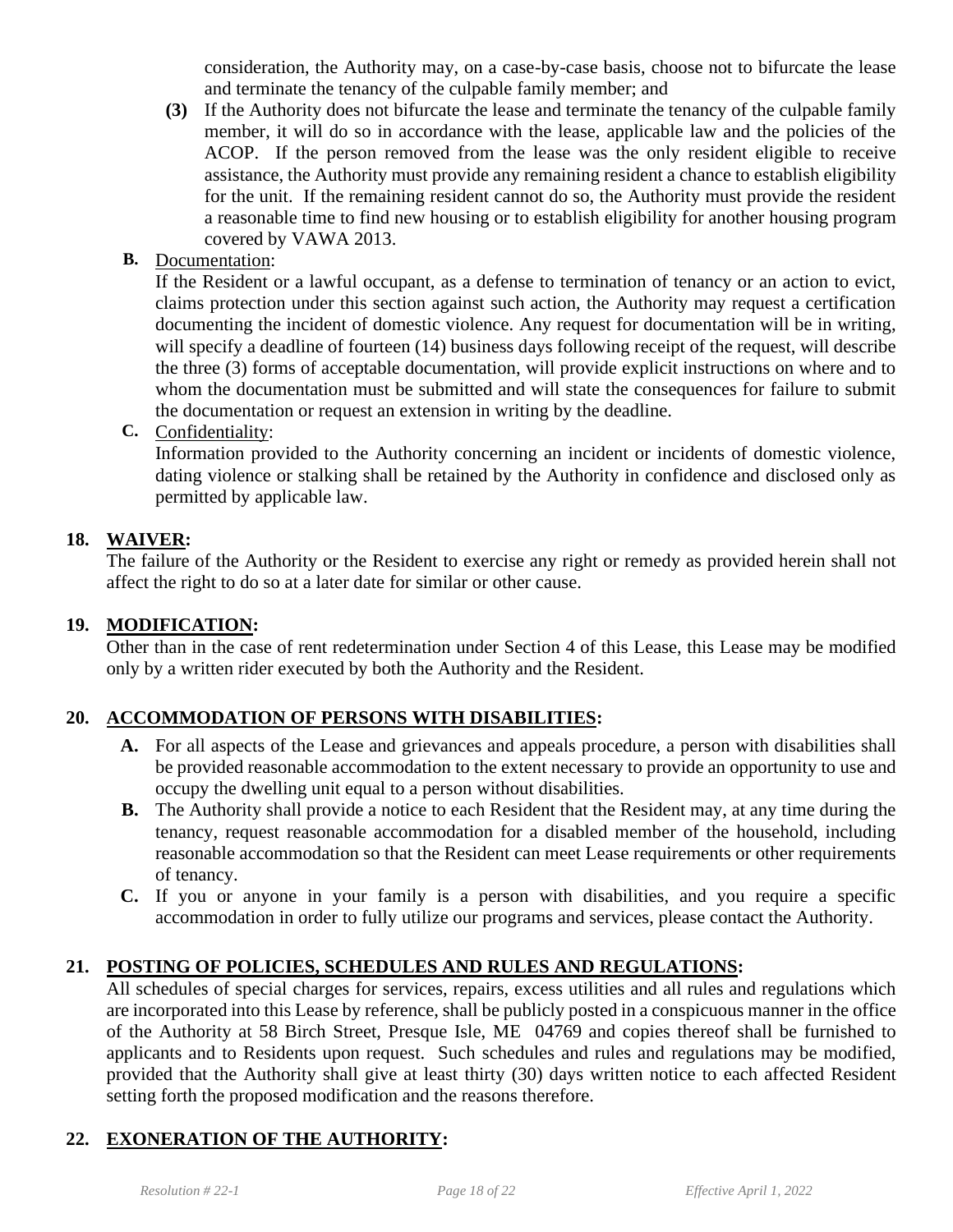The Resident agrees that the Authority shall not be liable to the Resident for any damage to personal property or injury, including death, to any person on or about the leased premises that may be occasioned by or through:

- **A.** The acts or omissions of other Residents within the development;
- **B.** The failure of the water supply or of any other utility serving the leased premises;
- **C.** The action, whether direct or indirect, of the elements;
- **D.** Any theft, fire, vandalism; or
- **E.** Any other cause whatsoever.

Unless such damage or injury occurred through the act or neglect of the Authority or its agents or the Authority's failure to perform its obligations hereunder, Resident further understands and acknowledges that the Authority assumes no responsibility for insurance coverage for the protection of Resident's property and that such coverage is the sole responsibility of the Resident.

### **23. INVALIDITY OF PARTICULAR PROVISIONS:**

If any term or provision of this Lease or the application thereof to any person or circumstance shall to any extent be invalid or unenforceable, the remainder of this Lease or the application of such term or provision to persons or circumstances other than those as to which it is held invalid or unenforceable shall not be affected thereby, and each term and provision of this lease shall be valid and be enforced to the fullest extent permitted by law.

### **24. PRONOUNS:**

Any pronoun referring to the Resident shall be read in the singular or plural number and in such gender as the context may require.

#### **25. DELAYS:**

In any case where the Authority is required to do any act, the time for performance thereof shall be extended by a period equal to any delay caused by or resulting from the elements, war, civil commotion, fire or other casualty, labor difficulties, shortages of labor, materials or equipment, government regulations, delays caused by the Resident or other causes beyond the Authority's reasonable control.

### **26. ACKNOWLEDGMENT:**

Resident acknowledges that they have read and understood the provisions and obligations under this Lease and have been afforded an opportunity to have any provisions not understood by Resident explained prior to signing below and that they have placed their initials on the bottom of the pages of this Lease, where found, indicating that special attention and understanding was given to these Sections of the Lease.

### **27. TERMINATION OF LEASE UPON DEATH OF RESIDENT**:

Upon the death of the Resident, or if there is more than one Resident, upon the death of all Residents, either the Authority or the personal representative of the Resident's estate may terminate this Lease upon thirty (30) days written notice, to be effective on the last day of a calendar month. If full notice is not given, the Resident's estate shall be liable for rent to the end of the notice period or to the date the unit is re-rented, whichever date comes first. The termination of a Lease under this section shall not relieve the Resident's estate from liability either for payment of rent or other amounts owed prior to or during the notice period, or for the payment of amounts necessary to restore the premises to their condition at the beginning of the Resident's occupancy, normal wear and tear excepted.

#### **28. PROPERTY ABANDONMENT**:

If a Resident abandons the dwelling unit, the Authority shall take possession of the Resident's personal property remaining on the premises, and shall follow the procedures under 14 MRS § 6013. The Authority will consider the unit to be abandoned upon eviction or when a resident has clearly indicated by words and actions an intention not to continue living in the unit.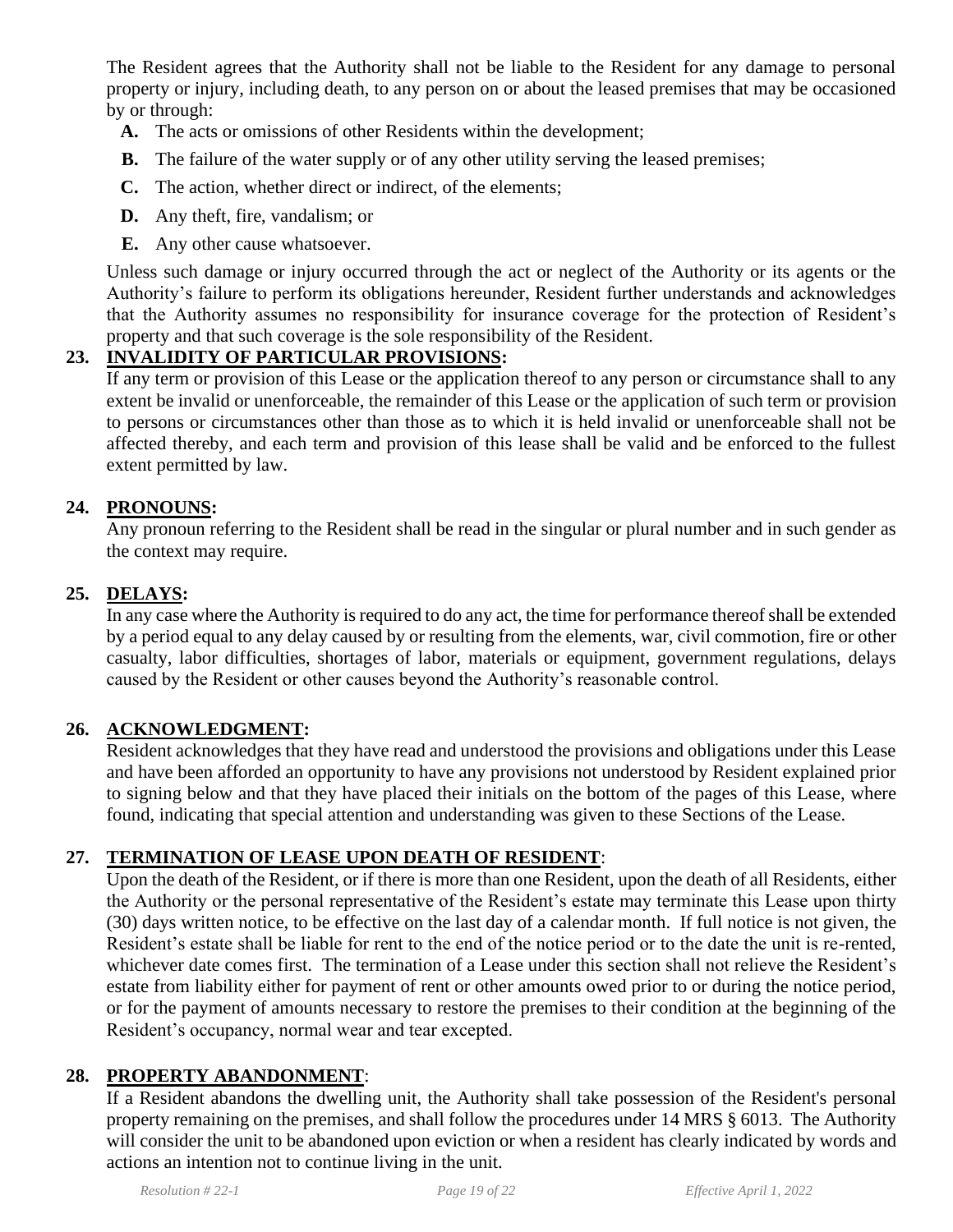Tangible property held by the Authority that has been left on the premises after a resident has terminated tenancy or vacated the premises is presumed abandoned if it has not been claimed within seven (7) days after written notice has been sent by first class mail with proof of mailing to the last known address of the resident or if the tenant has not taken possession of the property within fourteen (14) days after the notice is sent if the resident duly claimed ownership of the abandoned property.

After the sale of unclaimed property, the Authority will apply any proceeds from the sale to unpaid rent, damages to the premises and the expense of storage, notice and sale. Any balance shall be forwarded to the Treasurer of the State of Maine.

### **29. GRIEVANCES AND APPEALS:**

All individual grievances or appeals shall be processed pursuant to the grievances and appeals procedure attached to this Lease. Grievance shall mean any dispute which a Resident may have with respect to the Authority's action or failure to act in accordance with the individual Resident's Lease or Authority regulations which adversely affect the individual resident's rights, duties, welfare or status. The grievance procedure is applicable only to individual Resident issues relating to the Authority. It is not applicable to disputes between Residents not involving the Authority. Class grievances are not subject to the grievance procedure and the grievance procedure is not to be used as a forum for initiating or negotiating policy changes of the Authority.

The Authority is located in a HUD-declared due process state. Therefore, the Authority will not offer grievance hearings for Lease terminations involving criminal activity that threatens the health, safety, or right to peaceful enjoyment of the premises of other residents or employees of the Authority, or for violent or drug-related criminal activity on or off the premises.

When the Authority is required to offer the Resident an opportunity for a grievance hearing, the notice will also inform the Resident of their right to request a hearing in accordance with the Authority's grievances and appeals procedure. In these cases, the tenancy shall not terminate (even if the notice to vacate has expired) until the time for the Resident to request a grievance hearing has expired (if timely requested by the Resident) and the grievance and appeals procedure has been completed.

#### **30. HOUSE RULES:**

The Resident agrees to comply with any House Rules, which are reasonably related to the safety, care and cleanliness of the building and the safety, comfort and convenience of the Residents. Such rules may be modified by the Authority provided that the Resident receives written notice of the proposed change and an opportunity to submit written comments during a thirty (30) day comment period at least thirty (30) days before the proposed effective date of the change in the Rule. Existing House Rules, if any, are attached to this Lease.

#### **31. DISCRIMINATION PROHIBITED:**

The Authority shall not discriminate based upon race, color, national origin, religion, sex, familial status, age, handicap or disability, or recipients of public assistance and shall comply with all requirements of Federal, State and local law.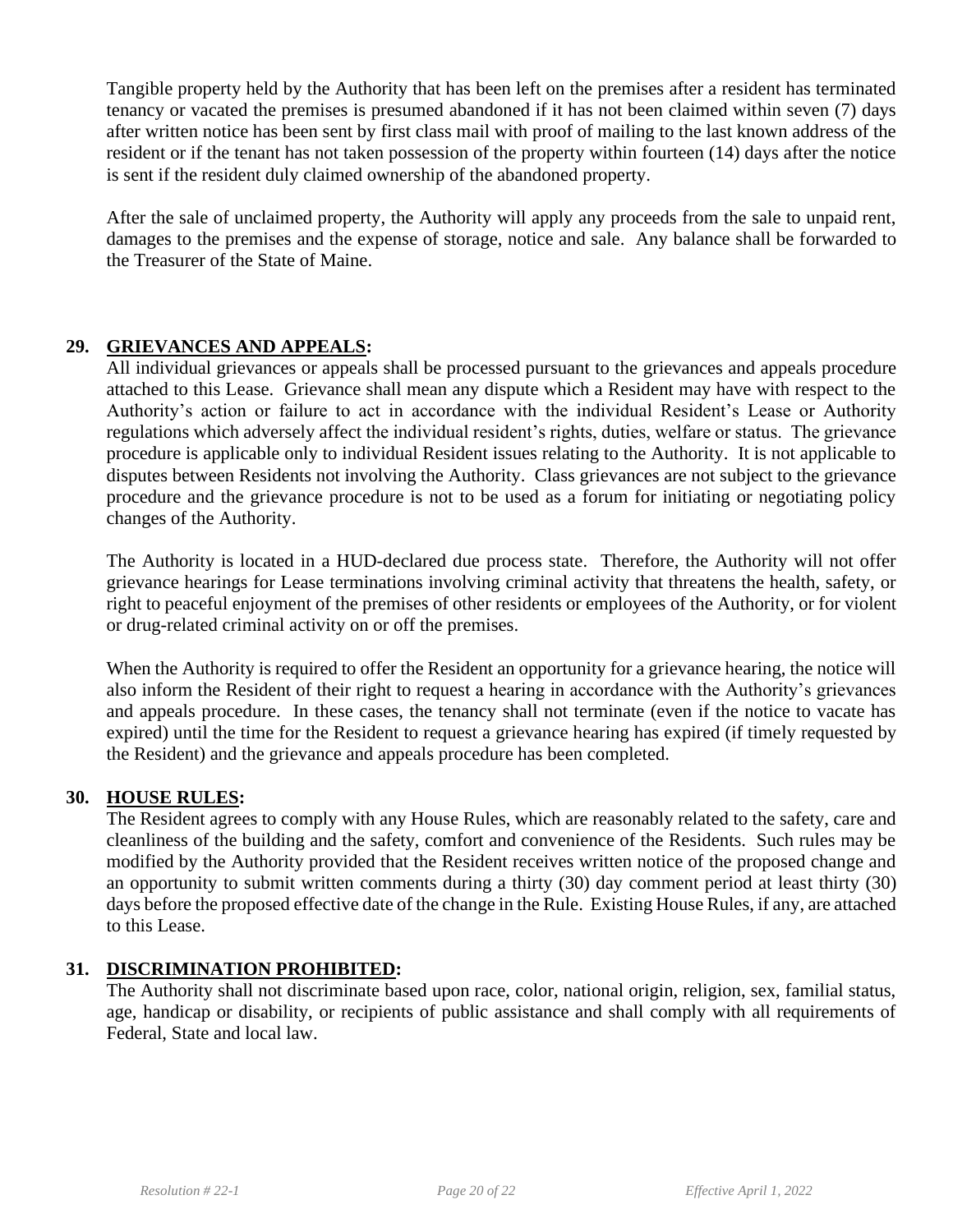#### **32. ATTACHMENTS TO THE LEASE**:

The Resident certifies that he / she has received a copy of this Lease, the following Attachments to this Lease and understands that these Attachments are part of this Lease:

> **Grievances and Appeals House Rules Housekeeping Standards Schedule of Charges "Is Fraud Worth It" "What You Should Know About EIV" VAWA Forms HUD-5380 and HUD-5382 Smoke-Free Policy Pets Policy Community Service & Self-Sufficiency Policy Bedbug Policy Rules Regarding Collection of Account Balance Trash Procedure**

#### **SIGNATURES**

| <b>Resident:</b>                      | 1.) |                                               |      |
|---------------------------------------|-----|-----------------------------------------------|------|
|                                       |     |                                               | Date |
| <b>Resident:</b>                      | 2.) |                                               |      |
|                                       |     |                                               | Date |
| <b>Resident:</b>                      | 3.) |                                               |      |
|                                       |     |                                               | Date |
| <b>Resident:</b>                      | 4.) |                                               |      |
|                                       |     |                                               | Date |
| <b>Presque Isle</b><br><b>Housing</b> |     |                                               |      |
| <b>Authority</b>                      |     |                                               |      |
| $\underline{By}$ :                    |     |                                               |      |
|                                       |     | PIHA Representative                           | Date |
| $\underline{By}$ :                    |     |                                               |      |
|                                       |     | Executive Director/Housing Operations Manager | Date |

A copy of this Lease has been provided to the Resident Household.